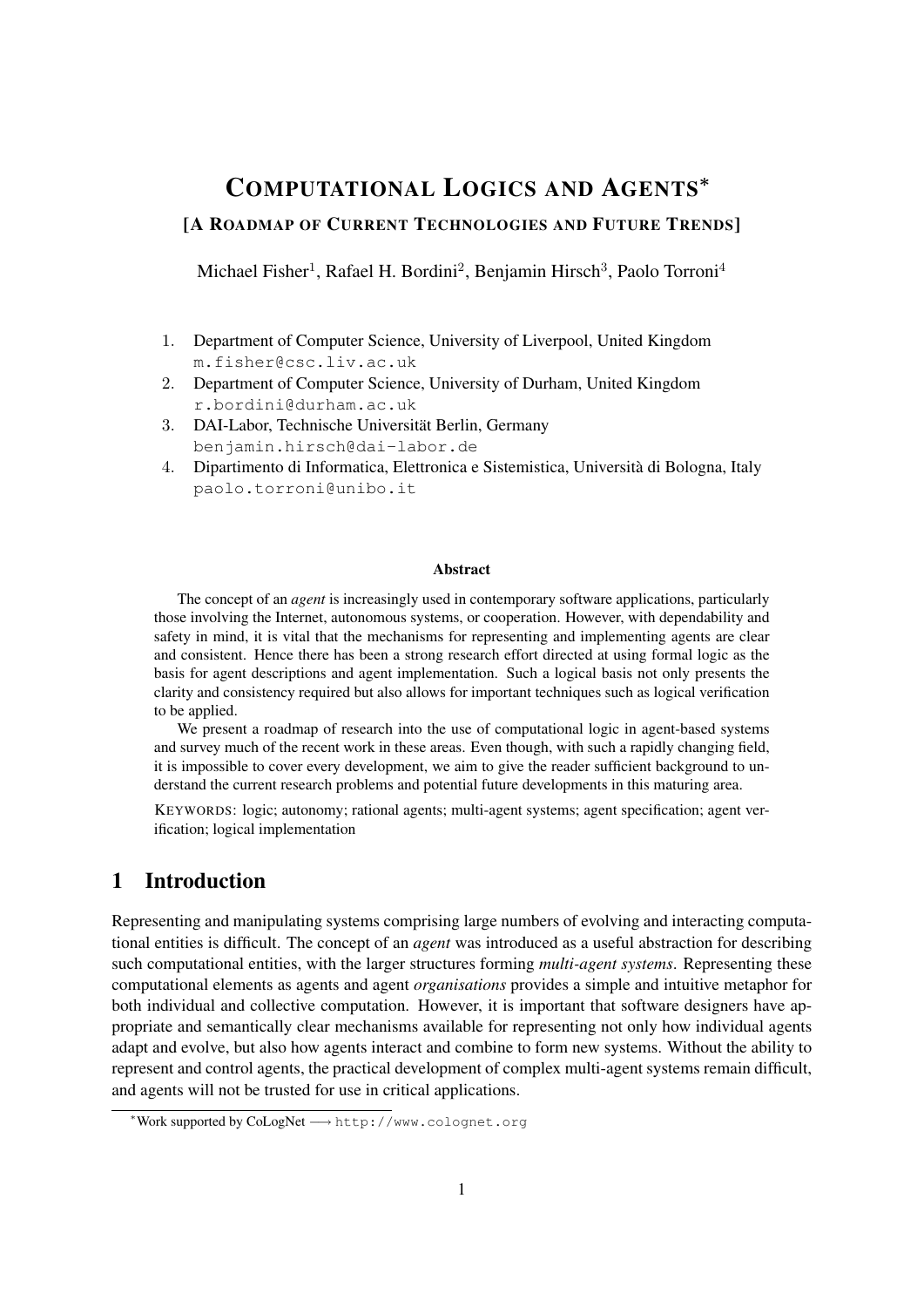In this document, we describe the use of *formal logic* as the basis for both determining and representing the behaviour of individual agents as well as agent organisations. The fact that formal logics have been used for this purpose is not surprising since they provide a framework that is both unambiguous and well understood, and in which specific logics can be designed to suit different scenarios. In particular, when an appropriate logic is chosen, it can provide a level of abstraction close to the key concepts of the software to be developed, as is the case with logics for multi-agent systems. We provide a survey of how computational logic (i.e., formal logic applicable to computing, for decision procedures, operational programming languages, etc.) can be used for agent-based systems. In particular, we will address:

- *agent description*, through logical specification and semantic techniques;
- *agent implementation*, through the execution of logical statements; and
- *agent analysis*, through logic-based verification techniques.

The link between agents and logic is important to both sides: logic-based approaches to agents are likely to grow in importance especially as verification becomes more necessary, while agents (particularly those that are required to *reason*) represent a key challenge for computational logic developments and application. Thus, we aim to describe the state of the art in key areas concerning logic and agents. In addition, we will also consider future trends in computing where computational logic approaches to agents ought to be relevant — this will serve to identify key future research issues and key requirements for wider use of these techniques.

# 2 Logic-Based Agent Description [Formal Specification]

Although we will not delve in detail into the "what is an agent" debate, we will briefly outline the variety of agents we consider. While an object can be seen essentially as a structure *encapsulating* behaviour (e.g., state, methods, ...), an agent is an *autonomous* object. Thus, the agent makes its own decisions about what to pursue. We are particularly concerned with *rational agents*, which can be seen as agents that make their decisions in a rational and explainable way. Thus, one of the key new aspects that the agent abstraction brings is that, for both design and verification, we need to consider not just what they do but *why* they do it. Since agents are autonomous, understanding why an agent chooses a course of action is vital. In [WJ95a], a number of additional aspects of agents are described, in particular their *pro-active*, *reactive* and *social* attributes. Although we do not see these as essential, most of the agents considered here do, indeed, incorporate such notions.

A number of logical theories of (rational) agency have been developed, such as the BDI [RG91, RG95] and KARO [vdHvLM93a, vL96] frameworks. One reason for using logic in agent-based systems is that a formal semantics comes (more or less) for free. From this it follows that the semantics of logicbased agents is strongly dependent on their underlying logic. The foundations of such agent description frameworks are usually represented as (often complex) non-classical logics. In addition to their use in agent theories, where the basic representation of agency and rationality is explored, these logics often form the basis of formal methods for agent systems.

The leading agent theories and formal methods in this area all share similar logical properties. In particular, the logics used bring together:

- an *informational* component, so as to be able to represent the agent's beliefs or knowledge;
- a *motivational* component, in order to representing the agent's desires or goals; and
- a *dynamic* component, allowing the representation of the agent's activity.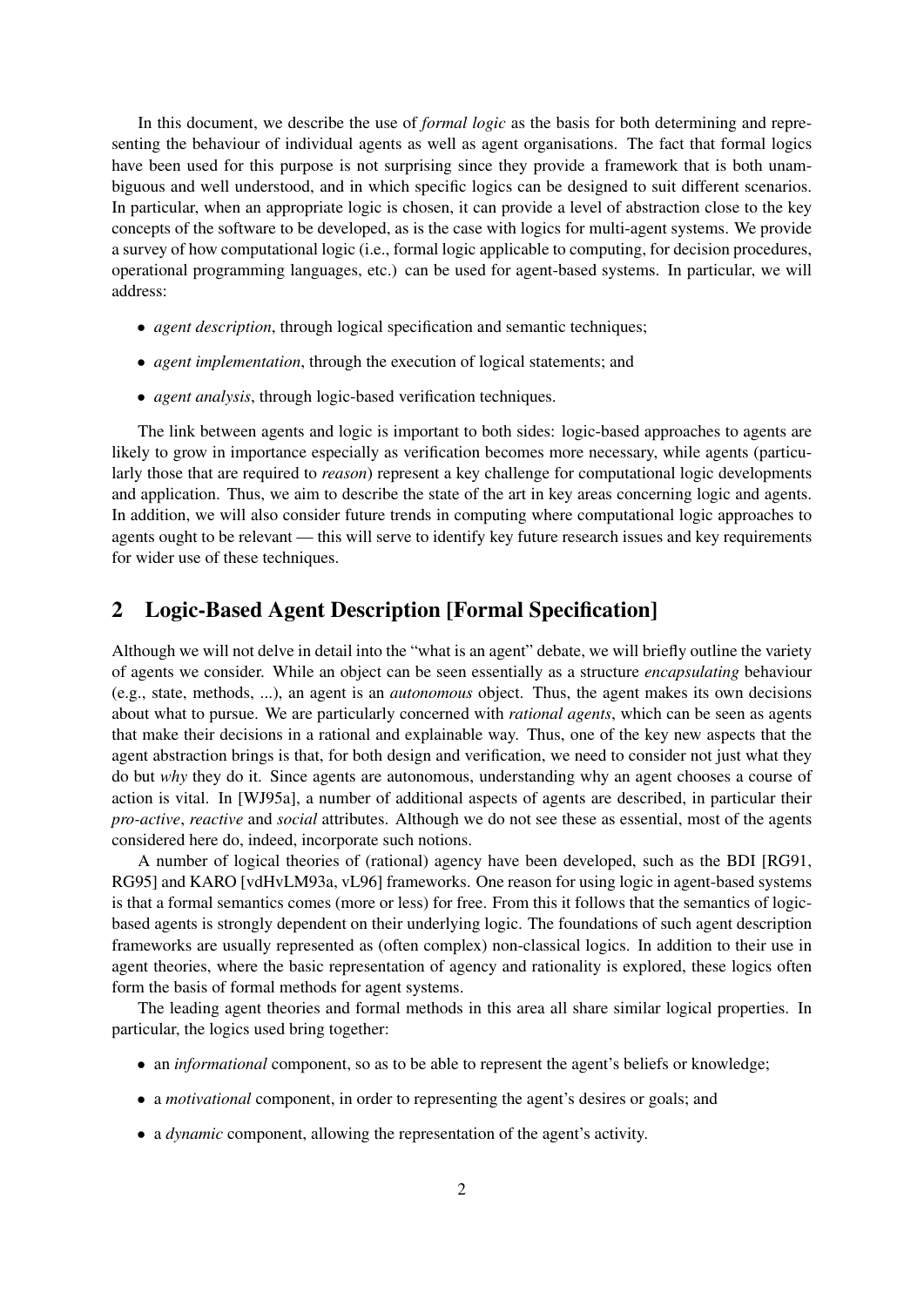Thus, the predominant approaches use relevant logical combinations: the BDI approach combines dynamic aspects via propositional temporal logic, informational aspects via modal logic KD45, and motivational aspects via modal logic KD; the KARO approach combines dynamic aspects via propositional dynamic logic, informational aspects via modal logics S5/KD45, and motivational aspects via modal logic KD. Unfortunately, these combinations can often be complex, both in terms of understandability and reasoning [FHM<sup>+</sup>95, BDF<sup>+</sup>01].

To give a flavour of the different approaches, we provide below brief overviews of some approaches to logic-based agent description.

#### • BDI

The BDI framework was developed by Rao and Georgeff over a number of years [RG91, RG95] and actually comprises two aspects: an agent theory and a practical agent architecture. The former is a well-known agent logic, or rather a framework for agent logics, based on Bratman's theory of practical reasoning [Bra87]. The latter is a much-copied architecture for building agents that are able to *reason* about their environment and *deliberate* about their actions.

The BDI theory describes agent behaviour using 'mentalistic' attributes, in particular Beliefs, Desires, and Intentions, and uses these three components to form an agent's *mental state*. Belief corresponds to the information the agent has about its environment; desires (or goals) represent *options* available to the agent; and Intentions are the goals the agent has chosen to tackle immediately. Rao and Georgeff use branching time temporal logic [ES89] to incorporate the dynamic aspect (of action within an environment), and a Kripke structure [Kri63] to model the mentalistic notions. Thus, each Kripke world consists of a time tree in which the result of executing (or failing to execute) each action is represented.

The basic BDI architectural model, for example exemplified within both the Distributed Multi-Agent Reasoning System (dMARS) and the Procedural Reasoning System (PRS) [GL87, PRS01, RG95] can be summarized as follows. Essentially, such agents:

- observe the world and the agent's internal state, and update the event queue to reflect the events that have been observed;
- generate new possible desires (tasks), by finding plans whose trigger event matches an event in the event queue;
- from this set of matching plans, select one for execution (an intended means);
- push the intended means onto an existing or new intention stack, according to whether or not the event is a subgoal; and
- select an intention stack, take the topmost plan (the intended means), and execute the next step of this current plan — if the step is an action, perform it, otherwise, if it is a subgoal, post this subgoal on the event queue.

This approach has been extremely influential and is the basis for several agent systems and programming languages such as the PRS [GL87, PRS01], dMARS [RG95, dKLW98], and AgentSpeak(L) [Rao96].

#### • KARO

The foundations of KARO [vdHvLM93a, vL96] originate in the work of Moore on knowledge and action [Moo84]. Its name represents the main ingredients of the theory: Knowledge, Abilities, Results, and Opportunity. The core logic consists of dynamic logic [Har84], used to model abilities and opportunities, and the well-known S5 logic [FHM+95], used to model knowledge. Abilities and opportunities are formalised as *potentials* using propositional dynamic logic and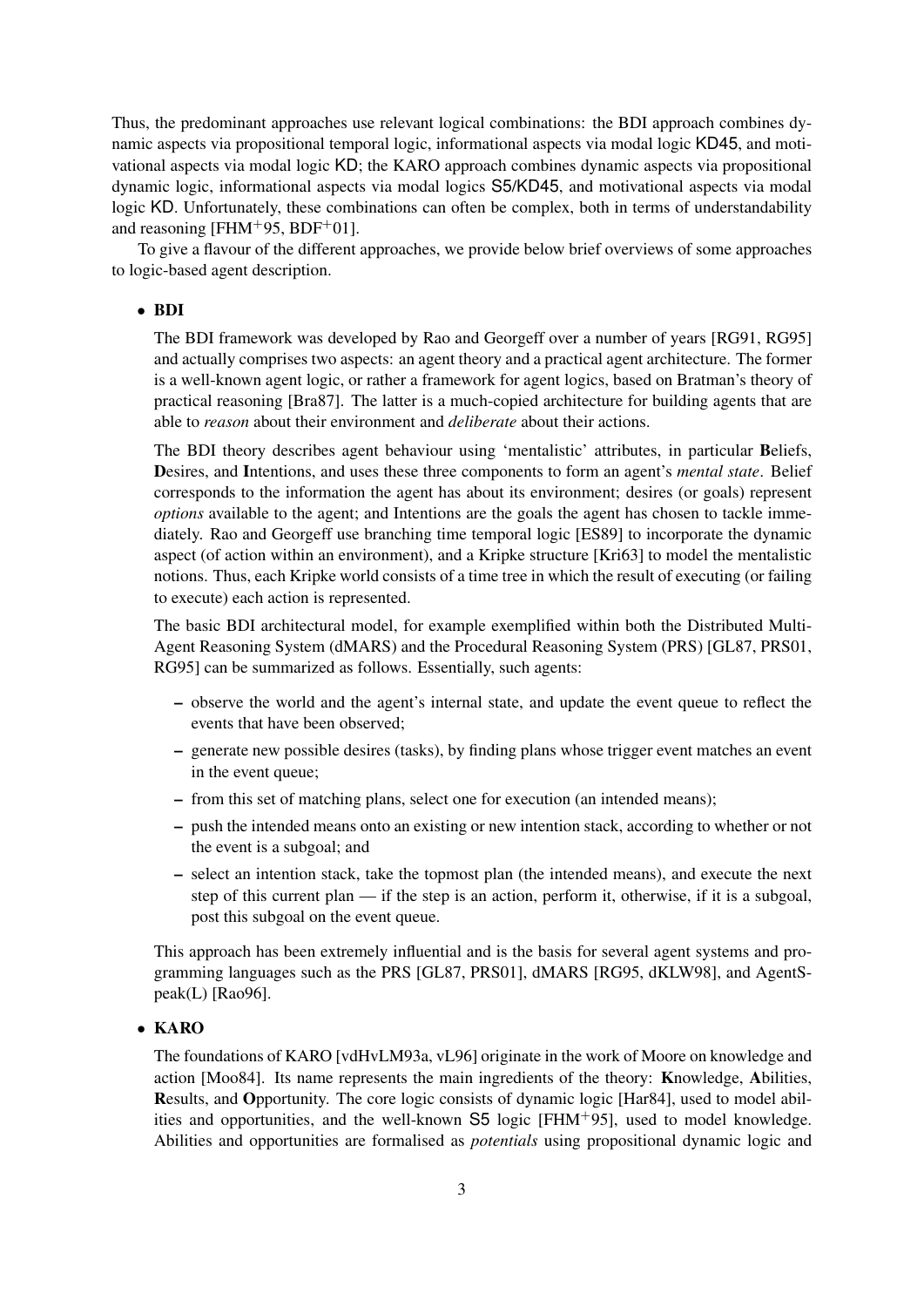logics of knowledge. Numerous extensions exist, augmenting the core language with formalisations for commitments, wishes, and goals [vLMvdH97, vdHvLM97, vLvdHM98, MvdHvL99, vdHMvS99]. Proof methods have been investigated, as has the influence of (non-)determinism [vdHvLM93b, MdBv $E^+$ 01, HDS<sup>+</sup>01].

#### • Temporal Logics

While some approaches use *dynamic logics* to represent the underlying dynamic activity of an agent, many also use *temporal logics* [Eme90, Gol92] for this purpose. A straightforward use of discrete, linear temporal logics in specifying (and, as we will see later, verifying and executing) agents is given in [Woo92, Fis95, FW97, Fis05a]; this approach is in turn based upon work on temporal specifications of distributed and concurrent processes [BFG+96]. Much of this work uses a separated normal form (SNF) [Fis97b], in which temporal formulæ describe what the agent must do *now*, what it must do *next*, and what it guarantees to do at *some* point in the future. Temporal formulæ in SNF form can be *directly executed*.

However, just as there is a *wide* variety of temporal logics, so there are numerous different uses of temporal logics in agent-based systems. For example, approaches to temporal semantics of agent computation have been developed using techniques as disparate as Temporal Logic of Actions [MZW03], *dense* temporal logics [Fis96], and Temporal Z [RKJ04]. In addition, temporal techniques have been developed for multi-agent systemas as well as autonomous agents; see, for example, [Sin96, JTW01]. In many cases the basic underlying temporal formalism has been extended with other logical dimensions such as those for knowledge, belief, goals, and motivations (for example [Fis05a]). Thus, this seemingly simple language is flexible enough to describe individual agents in terms of their dynamic behaviour, how their knowledge/information evolves, and how their goals/motivations evolve.

#### • Deontic Logic

Deontic logic is a form of modal logic where operators concern aspects such as *permission* and *obligation*. Deontic notions have been the basis of a number of agent descriptions, two of which are the IMPACT and BOID systems. IMPACT is a framework for coordinating (using hierarchical planning) legacy systems which is based on a logical foundation combining time, uncertainty, and deontic [ES98] operators (we will discuss IMPACT further later).

An approach to agent programming that extends the BDI concepts with deontic notions, particularly obligations, is the BOID architecture (Belief, Obligations, Intentions, Desires)  $[BDH^+01,$  $BDH<sup>+</sup>02$ ]. The argument here is that rational agents need to take into consideration norms and obligations that are set by the (agent) society [Dig99], and so must reason about them. The BOID architecture is an extension of the BDP logic [Tho00], which in turn is rooted in Reiter's default logic [Rei80]. It is based on conflict resolution for conditional beliefs, desires, obligations, and intentions. Instead of using modalities to model each attitude, the different notions are defined by sets of rules described by propositional logic. Default rules for each set are iteratively applied to the current theory. Whenever a conflict arises, a preference relation over the default rules is used to solve it.

#### • Alternating-Time Temporal Logic

Temporal logics [Eme90] have been studied for many years and form the basis of much of the work on verification of computational systems, as we will see later. Such logics come, traditionally, in two flavours: linear-time or branching-time. A third, more general, alternative is Alternating-Time Temporal Logics (ATL), introduced in [AHK97] and extended in [AHK02]. An interesting characteristic of this alternative to standard temporal logics is that one can quantify, selectively,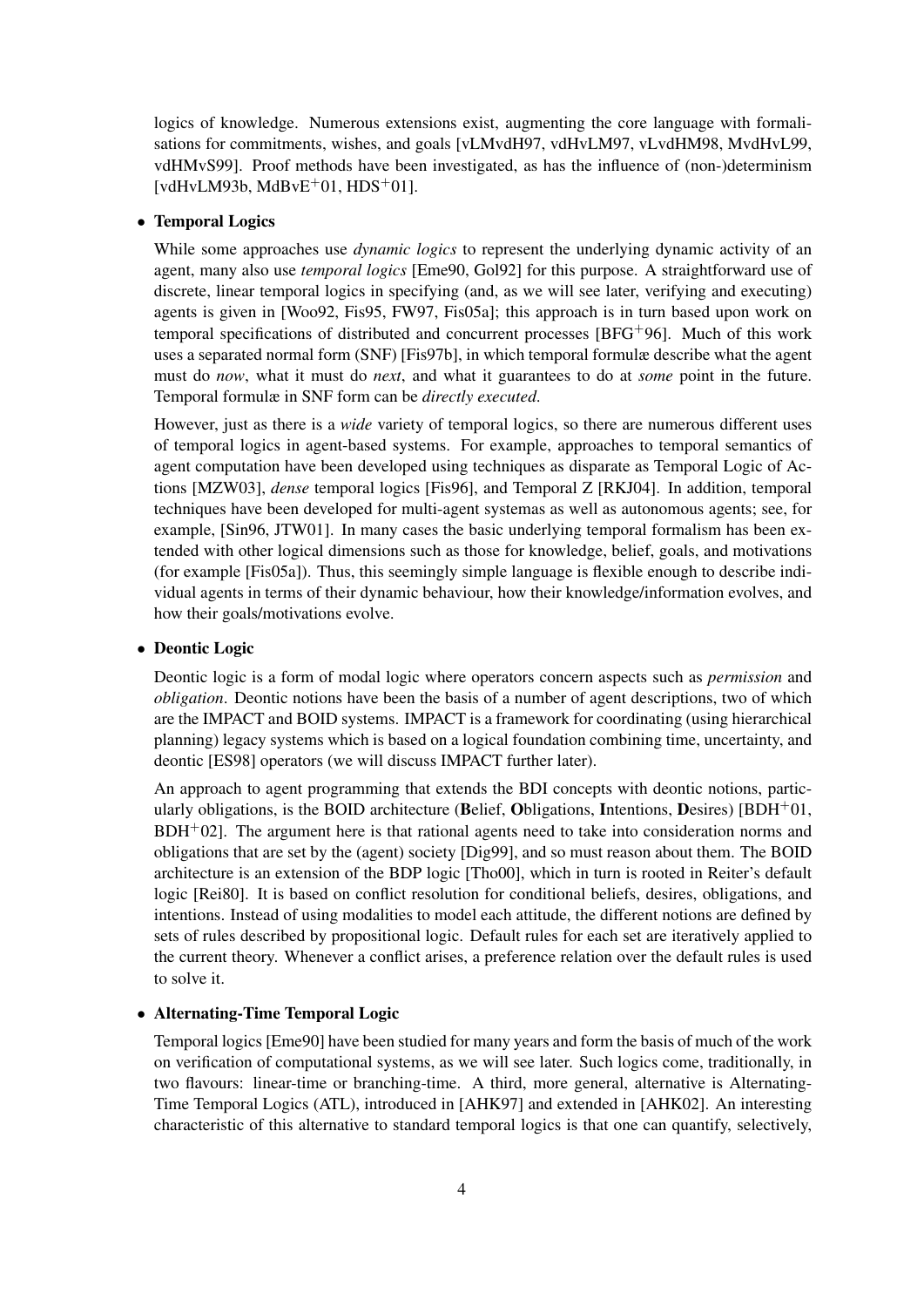over paths that are seen as possible outcomes of game-theoretic interactions (to represent, for example, the possible interactions of an agent and its environment). In ATL, the individual sources of non-determinism (i.e., choices on "actions" that effect changes in the system or environment) can be referred to explicitly, hence the interest in the use of such logics for describing and reasoning about multi-agent systems. For example, Ryan and Schobbens [RS02] use ATL to define a refinement relation between agents, which is useful for agent verification.

A combined logic of potential interest for multi-agent systems, introduced by van der Hoek and Wooldridge, is ATEL [vdHW03]: an epistemic version of ATL which allows one to reason about what knowledge (or common knowledge, etc.) a coalition can effectively bring about or, indeed, what knowledge is required from agents so that they can effectively cooperate to bring about certain states of affairs. In combined logics, however, the semantics of interactions among the various modalities can often lead to various difficulties and complexities.

#### • Situation Calculus

The Situation Calculus [McCH69, LPR98b] is a first order language with some second order features that was originally developed to formalise dynamic aspects of the world, including concepts of ability and belief [LPR98a, PR99]. The logic itself is rather versatile, and has been expanded to include, among other things, concurrency [GLL00], time [PR93], non-monotonic reasoning [Bak91], and events [Lak99, Lin95].

Formulæ in the situation calculus are usually interpreted over a set of axioms. A situation can be seen as a possible world history, i.e., a sequence of actions that led to the current state. Situations change by means of *fluents* (functions that are applied to situations). Fluents have pre- and postconditions in order to minimise the amount of possible successor states. The situation calculus has been used to specify and implement agents, as we will see when the Golog programming language is mentioned later in this paper.

#### • Z

The formal specification language Z [Spi92] is based on set theory and first order predicate calculus. It extends the use of these languages by allowing an additional mathematical type known as *schema type*. Z schemas consist of a declarative part that declares variables and their types, and a predicate part that relates and constrains those variables.

A number of attempts have been made to create a theory in Z upon which agents can be based, with probably the most successful being those languages that provide Z specifications for objects [MD00, Smi00]. However, capturing an agent's *motivations* as part of the core of Z appears problematic. Rather than creating an original agent theory based on Z, several existing agent theories and languages have been modelled using the Z specification language, for example AgentSpeak(L) [dL98] and dMARS [dKLW98].

#### • Nonmonotonic Logics

Nonmonotonic logics are used to formalise plausible reasoning [Mor99]. Reiter's *default logic* [Rei80], which we have mentioned in relation with the BOID architecture, is a milestone in this area. Its key feature is the notion of *default rules*, used to model what typically happens given some assumptions and under certain conditions. Beside Reiter's work, among nonmonotonic logics we count: Moore's *autoepistemic logic* [Moo85], relating nonmonotonicity with rational agent beliefs; McCarthy's logic of *circumscription* [McC86], formalizing nonmonotonicity by means of second-order axioms that limit the extension of certain "abnormal" predicates; and Alchourron et al.'s work on Belief Revision [AGM85]. Here, the authors propose a number of postulates, known in the literature as AGM postulates, capturing the properties that a belief revision operator should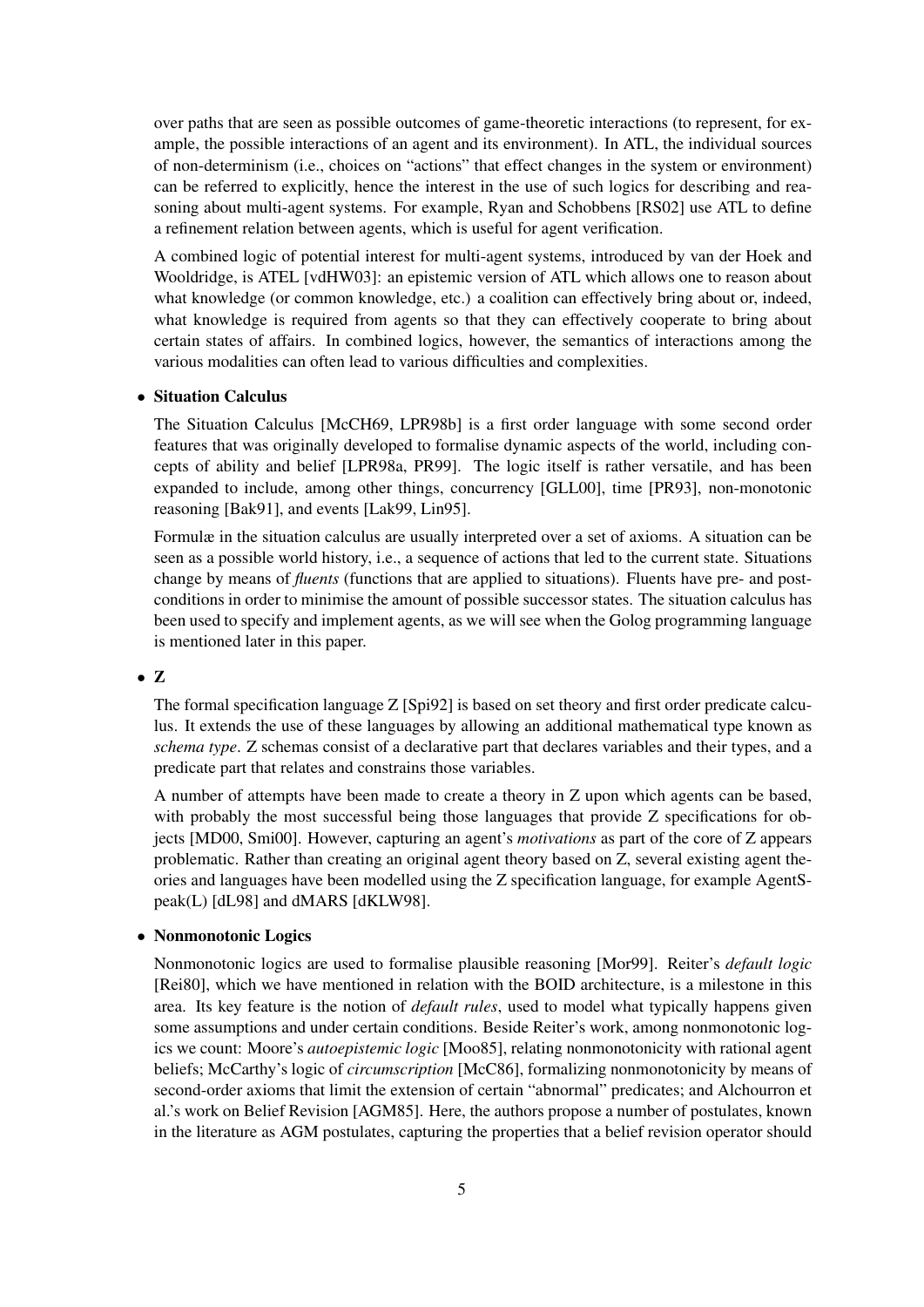satisfy in order to be considered rational. It is essentially a study of nonmonotonic reasoning from the dynamic point of view, and as such it has been considered very suitable to model rational agents. The general principle that should govern belief revision is indeed that of *minimal change* of information, while adapting to new input from the outside. Among the nonmonotonic forms of reasoning that are very relevant in agent research, we particularly identify *hypothetical reasoning* and *abduction*. Originally intended to model the reasoning process that leads from observations to plausible explanations (i.e. *hypotheses* [HW65]), abduction has been very much adopted as a general modelling and reasoning framework to extend incomplete belief or knowledge bases. This is very appealing in the agent domain, where knowledge incompleteness typically arises either because agents have to interact with other agents based on limited information, or where agents are situated in dynamic environments, subject to continuous change and evolution.

Because of the intrinsic complexity of such theories, the application of nonmonotonic reasoning in the agent context is as yet limited, with a few exceptions. For this reason, *belief revision for resource-bounded agents* has become an increasingly popular research area, leading to implementable logics for agent [AJL06, ABH<sup>+</sup>06]. On the other hand, logic programming and extensions have provided efficient techniques to handle many types of nonmonotonic and hypothetical reasoning (we elaborate on this later).

# 3 Logic-Based Agent Implementation [Programming Languages]

As we have seen in the previous section, there are many ways in which logic can be used to specify (and so provide semantics for) agent-based systems. However, we are also interested in *building* agent-based systems using techniques based upon logic. In other words, we are interested in the development and application of *computational logic* in this area. Computational logic has been very successful in the past, particularly through languages such as Prolog, in providing high-level abstractions for programming complex systems, while retaining a close link to formal semantics. The transparent formal semantics of logic-based approaches allows the possibility of applying formal verification techniques, thus enhancing the trustworthiness of the software.

In this section, we will survey languages that have the notions of agency and computational logic at their core. There is a wide variety of such languages  $[BDD<sup>+</sup>05]$ ; while it is impossible to cover all of them, we aim to highlight a range of languages that use logical machinery to implement rational agents. It should be noted that this covers much more than logic programming, which is but one approach to implementation using logic. For example, languages such as AGENT-0 and Go! contain some elements of functional programming, while METATEM is based on forward chaining model construction. In addition, while there is a wide range of logic-based languages that implement very basic forms of agency, these are often little more than extensions of logic programming that capture communication and encapsulation. Thus, we will concentrate on a number of different mechanisms for using computational logic to implement specifically *rational* agents.

#### • AGENT-0

One of the seminal works in this area was produced by Shoham [Sho93] who proposed *Agent-Oriented Programming* (AOP) as a new paradigm for implementing (rational) agents. This framework consists of a logical system, called AGENT-0, for defining the mental state of agents, together with an interpreted language for programming those agents [Tho95]. The logical component of AGENT-0 is a quantified multi-modal logic, with three modalities: belief, commitment, and ability. An example of an acceptable formula of AGENT-0 is as follows:

$$
CAN^{4}_{pele}pass(ball)^{9} \Rightarrow B^{4}_{maradona} CAN^{10}_{maradona} score(goal)^{11}
$$

The intended meaning of this statements is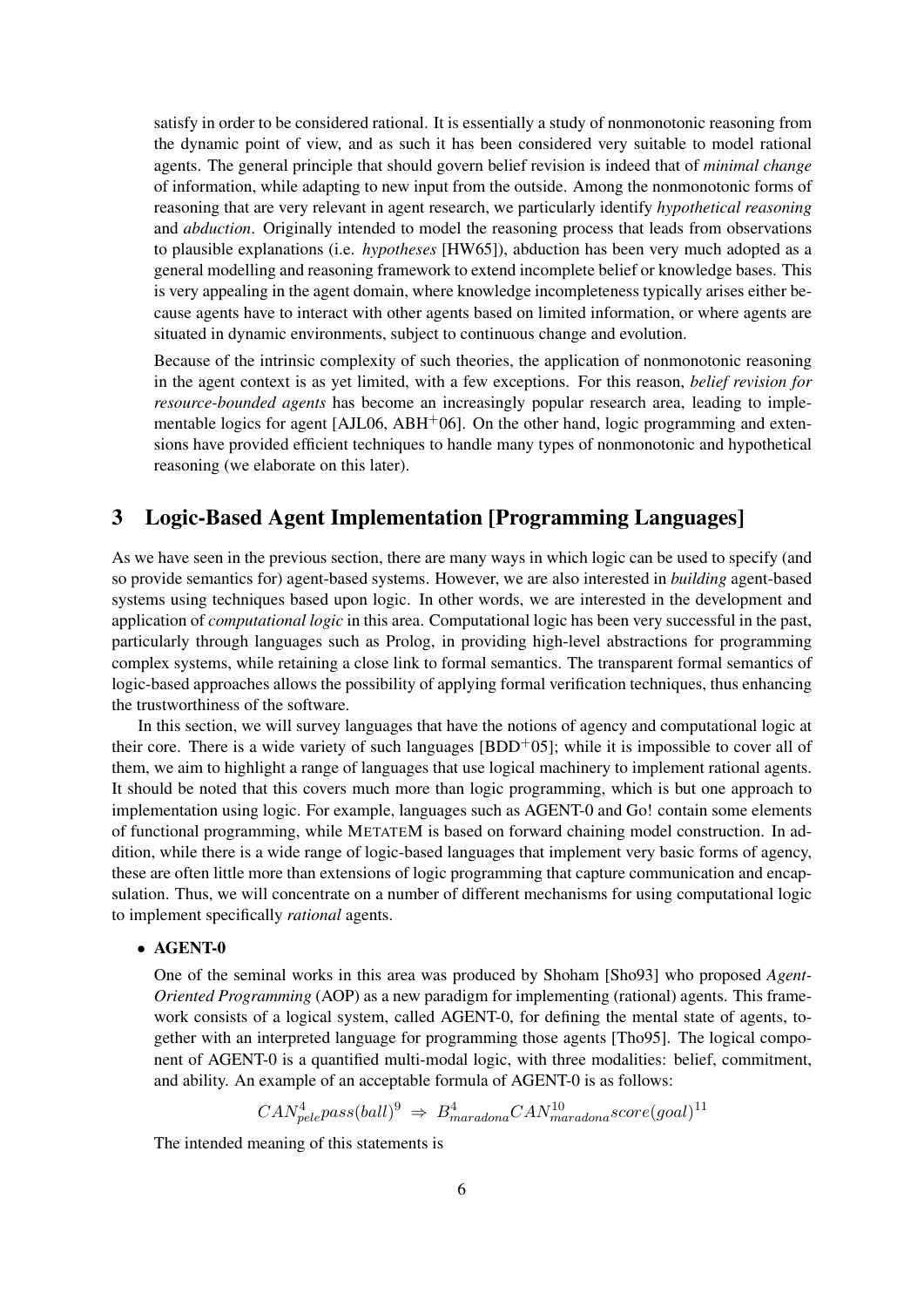*if at time 4 pele can ensure that he will pass the ball at time 9, then at time 4 maradona believes that at time 10 he (maradona) can ensure a goal is scored at time 11.*

As can be seen from the example above, the logical basis of AOP contains notions of time, as well as other modalities, and the programming language provides syntactic support for such concepts (though it is not clear what the formal link between the programming language and the logic is [WJ95a]). Rather than being widely used itself, it is the idea of a language for developing agents based upon multi-modal logics that has been taken up by other researchers. AGENT-0 has been the inspiration for many subsequent agent programming languages.

#### • METATEM and Concurrent METATEM

While most agent specifications are based on a combination of temporal or dynamic and modal logics, METATEM [BFG+95] was initially based on *temporal logic* alone. Temporal formulæ in a particular normal form (called SNF [Fis97b]) describe what the agent must do *now*, what it must do *next*, and what it guarantees to do at *some* point in the future. Most importantly, temporal formulæ in SNF form can be *directly executed* in order to implement the behaviour of an agent. This basis was extended for increasingly sophisticated forms of agency [Fis95], involving belief, deliberation [Fis97a], resource-bounded reasoning [FG99] and confidence [FG02]. In parallel, the language was developed into a concurrent version, for multi-agent systems [Fis94, Fis05b] and, more recently, work on this has moved towards flexible group organisation [FGH03], multi-agent collaboration [FGH04], and applications in pervasive/ubiquitous computing [HFGB05]. For an overview of these developments, see [Fis05b].

#### • Golog and ConGolog

Golog  $[HRL+97]$  is a high-level specification language, based on the situation calculus, extending it with control structures such as sequencing, test actions, non-deterministic choice (of both actions and programs), and procedures (essentially macros). The execution of a Golog program involves proving the theorem expressed by the program with respect to some background theory (expressed by its axioms). As a byproduct, variables are instantiated and so provide an execution trace. In this, it is reminiscent of Prolog and, not surprisingly, a Golog interpreter can easily be described in Prolog.

As with the situation calculus, the basic Golog programming language can be extended considerably, for example with sensing actions relevant to robotics [Lak99]. One of the most prominent extensions is ConGolog, a concurrent variety of Golog [GLL00]. The concurrency described is not true concurrency but rather an interleaving of processes. (Of course, on a one-processor machine this is always the case, but "truly" concurrent programs let the operating system take care of the actual interleaving, setting only their priority.) However, since ConGolog incorporates thread priorities and interrupts, either coarse-grained or fine-grained interleaving can be described. In the extreme case, it is possible to interleave whole programs rather than program steps.

Golog has been particularly applied in the (cognitive) robotics area, but is also being developed for use in the semantic web [MS01, MS02].

#### • AgentSpeak

While BDI architectures have been used in many practical agent systems, there are few high-level programming languages based systematically on the principles of BDI theory. AgentSpeak(L) is such a language, defined to be an extension of logic programming incorporating beliefs, events, goals, actions, plans, intentions [Rao96]; its reasoning cycle is very similar to the dMARS cycle described above. The behaviour of the agent (i.e., its interaction with the environment) is dictated by the plans written in AgentSpeak. Although the beliefs, desires, and intentions of the agent are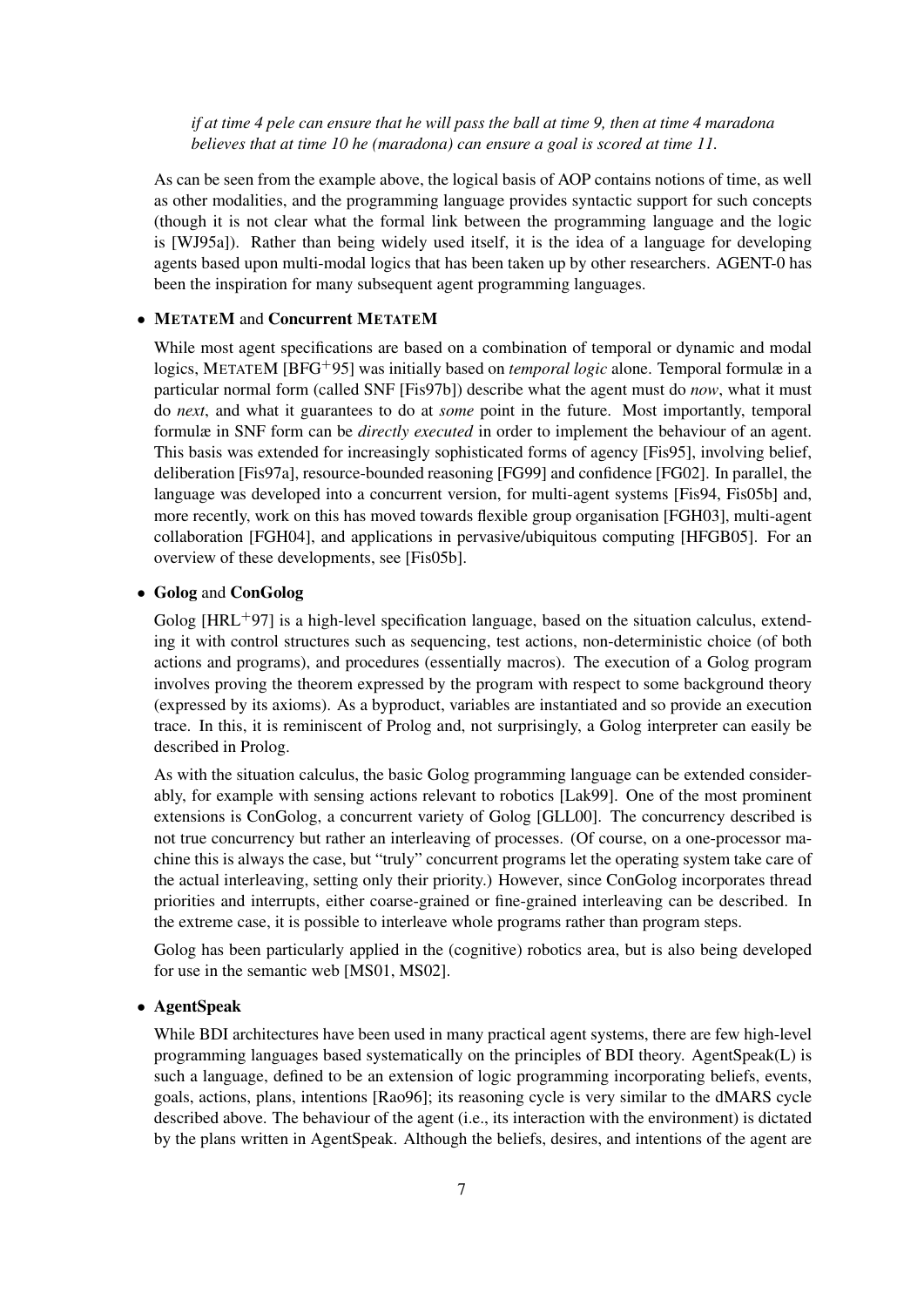not explicitly represented as modal formulæ, such mental attitudes can be formally ascribed or checked given a representation of an agent's current state.

The practial use of AgentSpeak is being facilitated by a new interpreter and multi-agent platform called *Jason* [Bor06]. The interpreter implements, in Java, the operational semantics of an extended version of AgentSpeak [BHV05]. *Jason* is available *open source* (see http://jason. sourceforge.net).

#### • Logic Programming and Non-Monotonic Reasoning

Following Kowalski and Sadri's work on the *observe-think-act* agent cycle and architecture to reconcile rationality with reactivity [KS99], a conspicuous body of literature introduced agent theories based on Logic Programming [Llo87]. This choice is often justified by the aim to link declarative semantic agent descriptions to execution models. Therefore, even when not as expressive as other formalisms, logic programming languages and variations become appealing when they come together with formal results that link declarative and operation semantics.

Among the various logic programming frameworks and languages, the most commonly used for agent theories are: Answer Set Programming [Bar03], Abductive Logic Programming [KKT93] for hypothetical and temporal reasoning, Dynamic Logic Programming [ALP+98] for knowledge and program updates, and Logic Programming without Negation as Failure [DK95] for agent deliberation.

### • **3APL** [http://www.cs.uu.nl/3apl]

3APL is a programming language for implementing cognitive agents [HdBdHM98]. It provides programming constructs for implementing an agent's beliefs, goals, basic capabilities such as belief updates or motor actions, and a set of practical reasoning rules through which the agent's goals can be updated or revised [DdBDM03]. 3APL programs are executed by an interpreter that implements an deliberation cycle using such constructs.

The 3APL language is a combination of imperative and logic programming. From the imperative programming viewpoint, 3APL inherits the full range of regular programming constructs, including recursive procedures and state-based computation. States of agents in 3APL, however, are belief (or knowledge) bases, which are different from the usual variable assignments of imperative programming. From the computational logic perspective, answers to belief-base queries of a 3APL agent are proofs in the logic programming sense.

The authors of 3APL have also examined a number of related agent languages, including Dribble [RvHM03] and GOAL [HdBHM01].

#### • IMPACT [http://www.cs.umd.edu/projects/impact]

IMPACT  $[AOR<sup>+</sup>99]$  evolved through an international research project led by the University of Maryland. The main aim of the IMPACT project was to "develop both a theory as well as a software implementation facilitating the creation, deployment, interaction, and collaborative aspects of software agents in a heterogeneous, distributed environment" [ESP99, ES99, ESR00, EMS02]. Although IMPACT is only partially based on logic, providing a "thin" logic component on top of traditional data structures, the logic component involves time, uncertainty and deontic logics [ES98]. It also makes use of stable models [GL88] for implementing agent rationality.

On the practical side, IMPACT provides a set of servers (yellow pages, thesaurus, registration, type and interface) that facilitate agent interoperability in an application independent manner. It also provides an Agent Development Environment for creating, testing, and deploying agents. Thus, IMPACT provides techniques and tools to build agents on top of existing legacy code, and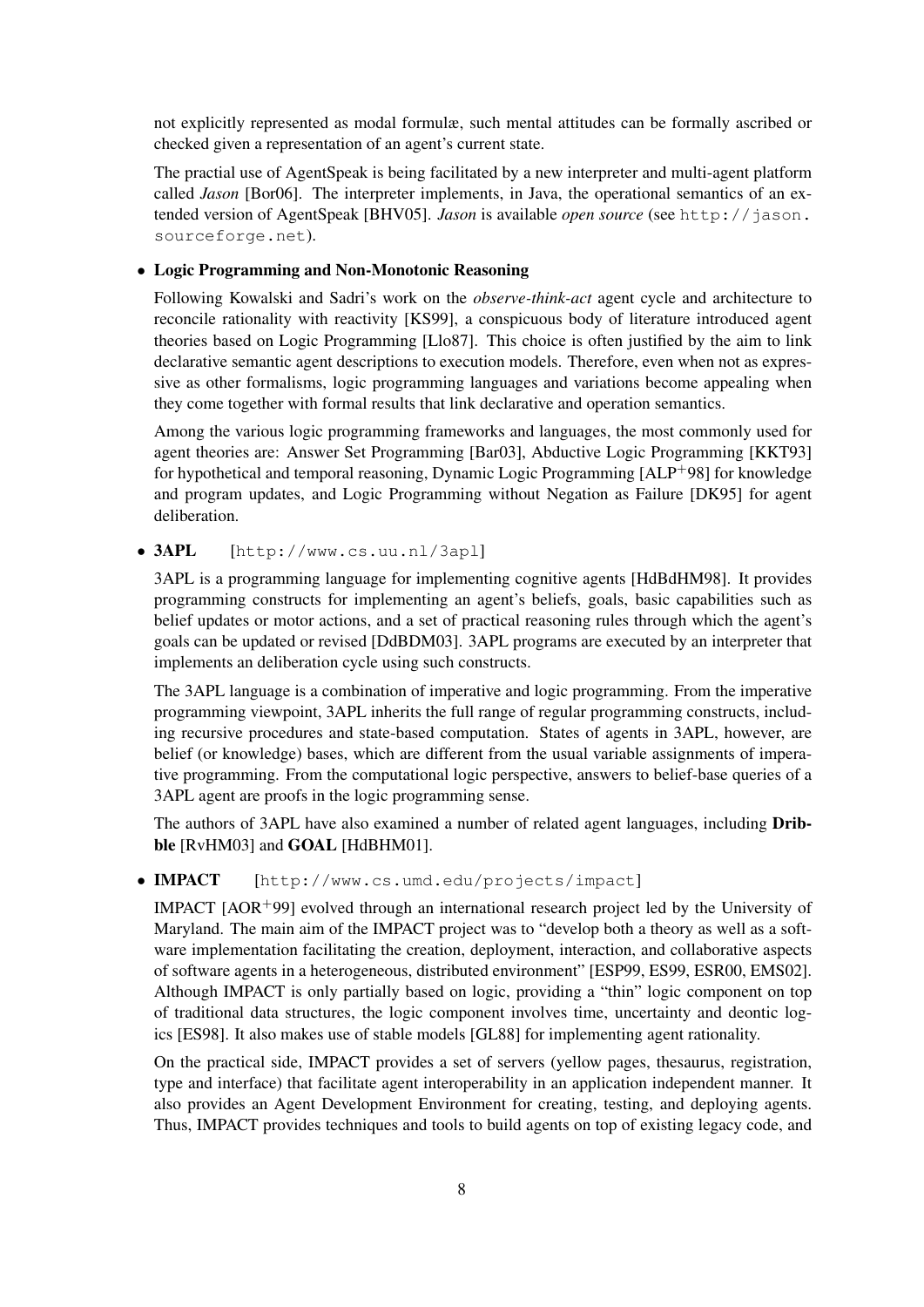algorithms supporting a variety of applications (command and control, logistics, e-commerce, data mining, etc.).

## $\bullet$  JIAC IV [http://www.jiac.de]

JIAC is an agent based service-ware framework geared towards telematics and telecommunication services. It has three major elements: it employs a flexible component structure which allows agents to quickly create and dynamically adapt their capabilities; it is knowledge based, as the agent architecture follows a BDI approach, based on three-valued predicate logic; and its communication model is structured around the service concept. Agents are programmed using JADL (JIAC Agent Description Language), which comprises ontology definitions, declarative plan elements, and procedural script-like elements. Java objects can be invoked from JADL using Agent-Beans. Due to its strong connection with industry the framework features advanced security as well as management facilities.

#### • SOCS [http://lia.deis.unibo.it/research/socs]

SOCS (standing for Societies Of ComputeeS) was an European project aimed at defining a computational logic model for the description, analysis and verification of global and open societies of heterogeneous *computees*, i.e., agents in computational logic [Ton06]. The main outcomes of the project are definitions of the agent and society models and the proof-procedures implementing the operational models. The computee model is based on the  $KGP$  (Knowledge, Goals, Plans) agent architecture [KMS<sup>+</sup>04, ST06, Sad06], whereas the *SOCS* social model is based on Social Integrity Constraints ( $TC_S$ ) [ACG<sup>+</sup>04b, CGA<sup>+</sup>06]. The proof-procedures to implement the operational models are the  $SCIFF$  [AGL+05] for interaction verification and  $CIFF$  [EMS+04] for temporal reasoning and planning, both of them extensions of Fung and Kowalski's *IFF* abductive proof-procedure [FK97], and Gorgias [KM03] for preference reasoning and deliberation, based on LPwNF [DK95]. A prototype of *societies of computees* is implemented in the PROSOCS architecture [BED<sup>+</sup>06, ACG<sup>+</sup>06].

The distinguishing features of the  $KGP$  model are: a modular architecture, where reasoning capabilities can be implemented independently of each other, and a flexible agent cycle that can be programmed using preference rules. The SOCS social model is mainly oriented towards specification and verification of agent interaction, and  $TC_S$ , its main component, can be used to express commitment-based semantics for agent communication languages and to define agent protocols, as well as for run-time verification of whether agents comply such specifications.

#### • Agent reasoning and coordination based on Abductive Logic Programming

Kowalski *et al.* were the first authors to propose an agent architecture based on Abductive Logic Programming [KKT93], to reconcile reactivity with rationality. KS agents adopt an *observe-thinkact* cycle, where *think* is a (fixed) number of computational steps that the IFF proof-procedure [FK97] uses to compute actions to perform, based on the agent's current beliefs, goals, and inputs. The agent goals are a conjunction of Prolog terms and integrity constraints, i.e., forward rules that must be true at all times during the operation of the agent.

The KS agent architecture has been extended by Dell'Acqua and colleagues [DNP02] to accommodate *updates*, i.e., dynamic changes to the agent programs. KS agents have also been used by Sadri *et al.* to implement agents that engage in negotiation dialogues in the context of resource allocation [STT01, STT02b, STT03]. A more elaborate agent model which can be considered as a descendant of KS agents is the KGP model mentioned above.

Agent deliberation is the main focus of work done by Kakas *et al.* based on Logic Programming without Negation as Failure (LPwNF) [KM02, KM03, KTD04]. The agent decision making process is specified by a number of preference rules structured in a multi-layered program. LPwNF is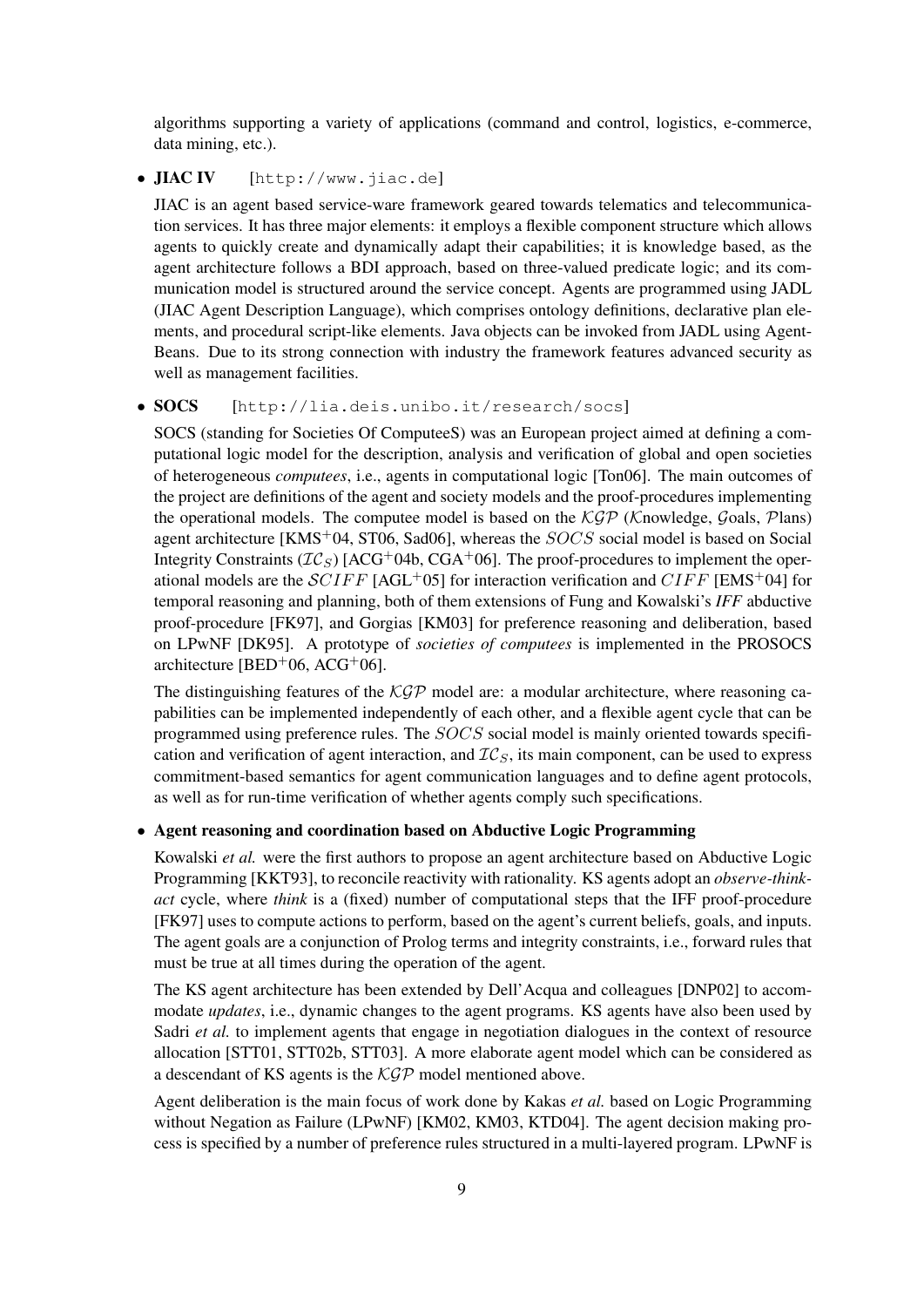used to implement an argumentation framework where policies are combined with context rules. Argumentation is used to solve conflicts arising, for instance, from an agent policy giving directives that are incompatible with those given by the context rules.

Orthogonal interest has been devoted by several authors to the issue of coordination of multi-agent reasoning activity. Two noteworthy bodies of work are the research conducted by Ciampolini *et al.* on ALIAS [CLM<sup>+</sup>03, CLMT02] and that by Satoh *et al.* on speculative computation [SIIS00, Sat02, SY02]. ALIAS is a multi-agent architecture where agents can reason hypothetically, making assumptions about missing pieces of information (as for KS agents), and where they can form groups ("bunches") to coordinate their reasoning activity so as to ensure that their beliefs about unknown information are consistent with one another's integrity constraints. This kind of interaction is kept at a separate level from that of reasoning, and is described by a language called LAILA [CLMT02]. Speculative computation is another form of collective and coordinated hypothetical reasoning, based on abductive logic programming. Its main purpose is to enable agents to continue their execution while waiting for pieces of information from the outside, based on default assumptions, and to switch to a different operation in case some incoming information contradicts their defaults.

#### • Dynamic Logic Programming and Updates

An increasingly popular logic programming based formalism for modelling multi-agent reasoning is Answer Set Programming, and extensions of Dynamic Logic Programming to accommodate adaptation and changes. Leite *et al.* developed an agent architecture, called  $MINERVA$ , based on Multi-Dimensional Dynamic Logic Programming (MDLP) [LAP01] and on the update command language  $LUPS$  [APP<sup>+</sup>99], where several specialised, possibly concurrent, sub-agents perform various tasks while reading and manipulating a common knowledge base. Related to  $MLNERVA$  is the work on DALI [CT02], an agent programming language encompassing basic patterns for reactivity, pro-activity, internal thinking, and memory. The semantics of a DALI program is defined in terms of another program, where reactive and proactive rules are reinterpreted in terms of standard Horn Clause rules.

• April and Go!

April [McC95] combines logic and functional programming. Although a high-level language, it offers a simple interface to native code in languages such as C. As the authors put it: "April is more an object based concurrent language with objects as processes". Go! [McC04] is a descendant of April that is multi-threaded, strongly typed, and higher order. Agents in Go! contain both reactive and deliberative aspects, and coordinate using BDI structures.

#### • Qu-Prolog

Finally, Qu-Prolog [CRH01] is a multi-threaded and distributed version of Prolog with support for high-level communication between the threads. Agents can communicate using thread-to-thread messages, a publish-and-subscribe event notification system, or via the shared Prolog dynamic database. The first two alternatives allow threads in different Qu-Prolog processes anywhere on the internet to communicate; the last communication alternative is restricted to threads in the same process [CRZ06].

#### Agent Communication Languages and Ontologies

An important aspect of multi-agent systems development is agent interaction. For this, Agent Communication Languages (ACL) with appropriate formal semantics are required, as is the use of ontologies so that agents agree on the semantics of the vocabulary used in communication. In this section, we briefly mention the most prominent work on ACL and ontologies, discussing also their logical basis.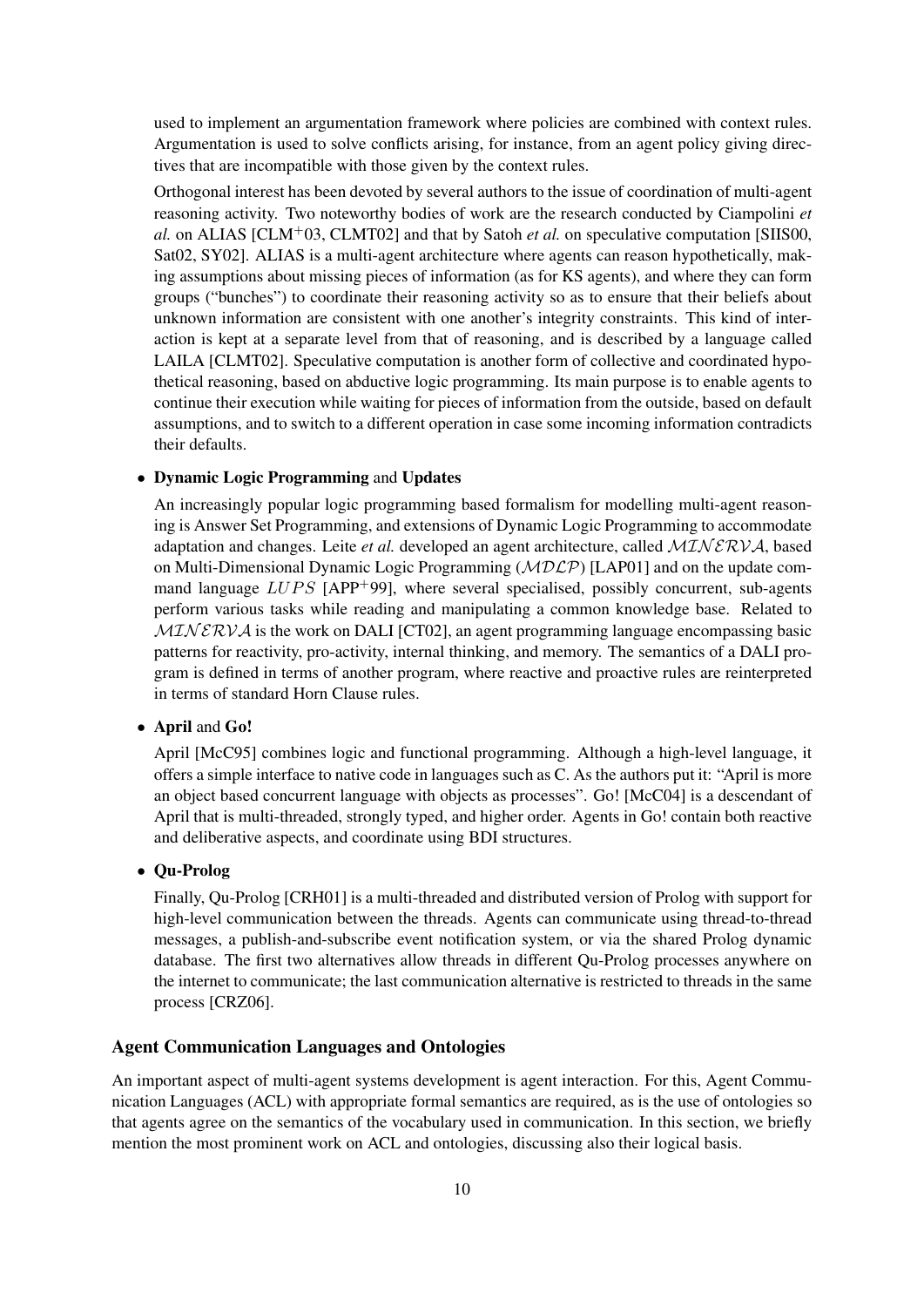#### • KQML [http://www.cs.umbc.edu/kqml]

The Knowledge Query and Manipulation Language (KQML) is a language and protocol for knowledge exchange [LF94]. It was developed as part of a larger effort, the ARPA Knowledge Sharing Effort which was aimed at developing techniques and methodologies for building largescale, sharable, reusable knowledge bases. KQML is both a message format and a messagehandling protocol to support run-time knowledge sharing among agents. It can be used as a language for an application program to interact with an intelligent system or for two or more intelligent systems to share knowledge in support of cooperative problem solving.

KQML focuses on an extensible set of performatives, which define the permissible operations that agents may attempt on each other's knowledge and goal stores. The performatives comprise a substrate on which to develop higher-level models of inter-agent interaction such as the contract net protocol and negotiation techniques. In addition, KQML provides a basic architecture for knowledge sharing through a special class of agents called "communication facilitators", which coordinate the interactions of other agents. The ideas underlying the design of KQML have been explored through experimental prototype systems which were used to support several testbeds in areas such as concurrent engineering, intelligent design, and intelligent planning and scheduling. Even though FIPA (see below) is becoming the standard ACL, it took most of its ideas from KQML, which also has a historical importance in being the first ACL to achieve widespread use.

#### • FIPA [http://www.fipa.org/activities/semantics.html]

The Foundation for Intelligent Physical Agents (FIPA) was formed in 1996 to produce software standards for heterogeneous and interacting agents and agent-based systems. In the development of these standards, FIPA obtained input and collaboration from its membership and from the agent's field in general to build specifications that can be used to achieve interoperability between agent-based systems developed by different companies and organisations.

FIPA is currently working on a new semantic framework to reflect the needs of verifiability and conformance. In particular, the objective is to adopt or define a semantic framework that can give an account of FIPA's existing aspects as well as a number of additional constructs such as contracts, agreements, policies, and trust.

#### $\bullet$  OWL [http://www.w3.org/2004/OWL/]

It is increasingly clear and widely recognised that in order to provide true interoperability, it is not enough to standardise on agent communication languages. The actual content of the messages also has to be interpreted in a semantically compatible way. Interpretation of information by computing systems is at the centre of the semantic web vision. In that area, the aim is to augment the syntactic description of web pages with semantic information.

While HTML allows us to display the information available on the web, it does not provide much capability for describing the information in ways that facilitate the use of software programs to find or interpret it. As an example, the word 'agent' on a web site might represent an aspect of Computer Science, an aspect of Chemistry, or a participant of an espionage plot.

OWL [McGvH04], the successor of the DAML+OIL [W3C1, HP-S02] language, provides a rich set of constructs with which to create ontologies and to markup information so that it is machine readable and understandable. A key approach here is the use of Description Logics [BCM $c$ <sup>+</sup>03], which allows reasoning about semantic information. There are three variants of the OWL language: OWL-light, OWL-DL (description logic), and OWL-Full. While OWL-Light allows for easy and efficient implementations, OWL-DL makes use of the expressive power of description logic while still being computable. OWL-Full violates some constraints of description logic [OWL]. OWL is a W3C Recommendation since February 2004.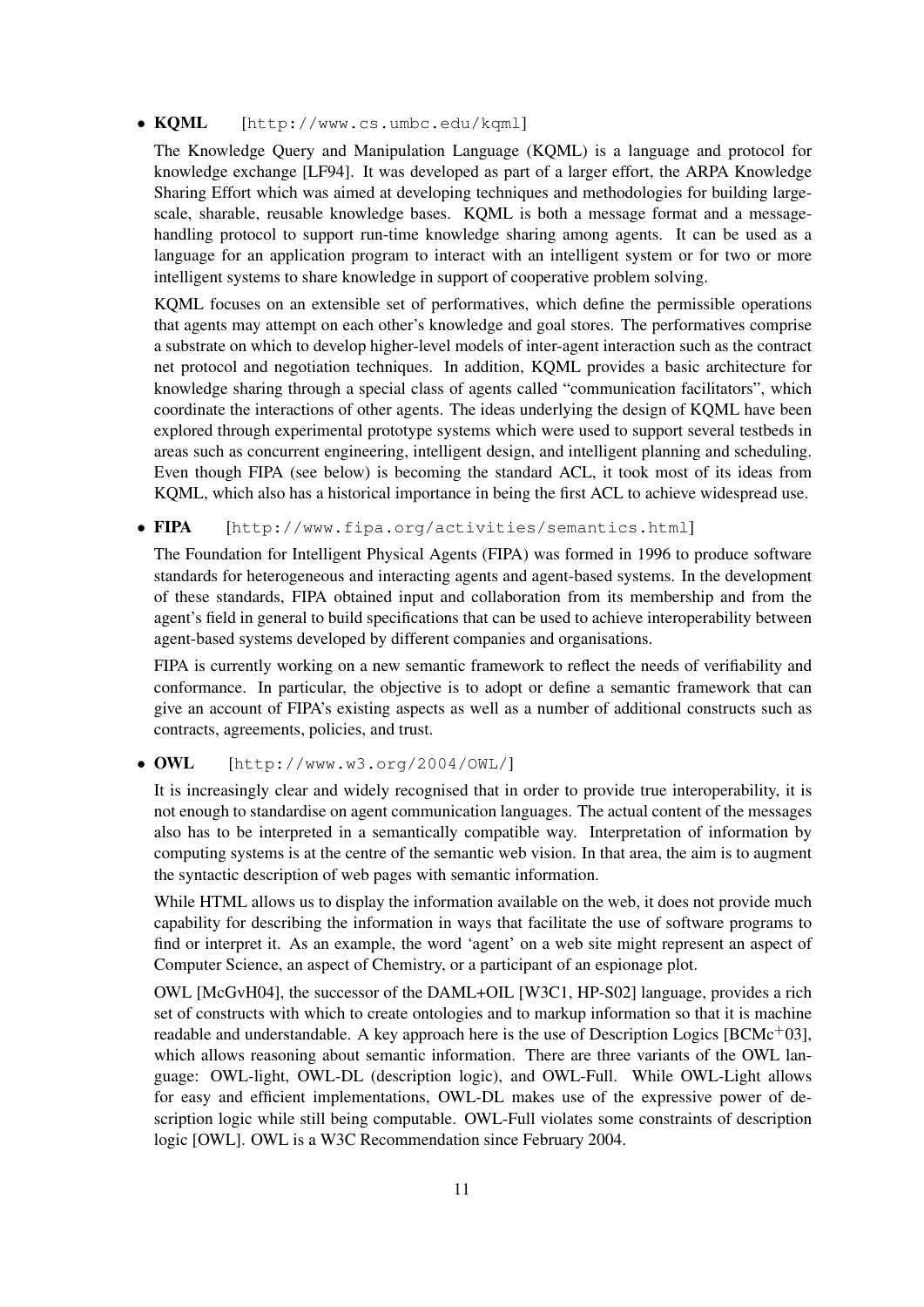# 4 Logic-Based Agent Verification [Agent Analysis]

Agents appear to be an appropriate abstraction for many systems that operate in complex, dynamic, and unpredictable environments. These include application areas such as air-traffic control, autonomous spacecraft control, health care, and industrial systems control, to name just a few. These are areas of application that clearly require *dependable* computational systems and, in particular, that such systems should be *verifiable*. In this section we address this issue, providing an overview of several approaches that aim to develop techniques for the (automatic or semi-automatic) verification of agent-based systems.

When using logical techniques, there are two common approaches to the verification of computational systems: model checking [CGP99] and theorem proving. Model checking essentially requires a finite-state description of the possible behaviours of the system, together with a property to be checked. A model checker then carries out an exhaustive search through the finite-state description attempting to find a way where the property can be falsified. If the model checker is unable to find such a counterexample, then the property is satisfied on *all* possible executions of the system. Model checking has become very popular over recent years, with theoretical advances in the use of model checking combined with significant efficiency improvements in model checking tools leading to a marked increase in the practical use of model checkers. Alternatively, theorem proving requires a logical formula that captures *all* the behaviours of the system (whether finite or not) and a property, expressed as a logical formula. Then a proof must be carried out, showing that the formula describing the property is a *logical consequence* of the formula describing the system. While model checking is usually automatic, theorem-proving usually involves human intervention. Between these two extremes are proof problems that can be solved automatically, yet involve infinite-state behaviours.

Typically, autonomous agents in a multi-agent system need to share and/or compete for resources. The usual approach is that resources are owned by specific agents and the allocation mechanism is based on some form of negotiation technique. Usually, the communication and allocation protocols used need themselves be verified as they could incur in well known faults (e.g., starvation). Indeed, any such protocols can be independently checked for properties that guarantee no such faults can occur. Ideally, we will have, in the near future, libraries of such high-level agent coordination mechanisms associated with properties that have already been verified. Developers of multi-agent systems could then use these "off the shelf", while being aware of their properties (as well as the requirements with which agents should comply in order to ensure appropriate interaction).

Although still at an early stage, this points to the use of compositional reasoning for the formal verification of multi-agent systems. In addition, verification must take into account the use of *legacy* code, something which is often used in multi-agent systems. Further, it is important to note that verification of multi-agent systems can work on several levels of abstraction: the level of social interactions and social organisations; the individual level where the agent's internal reasoning is targeted; and also an even lower level concerning specific algorithms or legacy code used internally to an agent.

While most of this research aims to reason on agent specifications or models with an a-priori approach, a different aspect of verification in multi-agent systems is run-time verification. This accounts to monitoring and checking whether a particular implemented, running agent does indeed operate according to its specification. There exist logic-based tools that reason upon the externally observable behaviour of interacting agents and verify whether it complies to predefined norms or protocols. In particular, the SOCS-SI tool  $[ACG<sup>+</sup>06]$  (already mentioned in the previous section in relation with SOCS), uses the abductive logic programming SCIFF proof-procedure to consider messages exchanged by agents plus other events and carry out such a run-time interaction verification task. Though comparatively less studied, this is also an important aspect of developing dependable agent systems.

However, while model checking techniques can be seen as appropriate solutions to many of the above problems, they are less satisfactory when we consider issues such as openness (i.e., an arbitrary number of autonomous agents may be involved) and emergence (i.e., coping with evolving agent behaviours).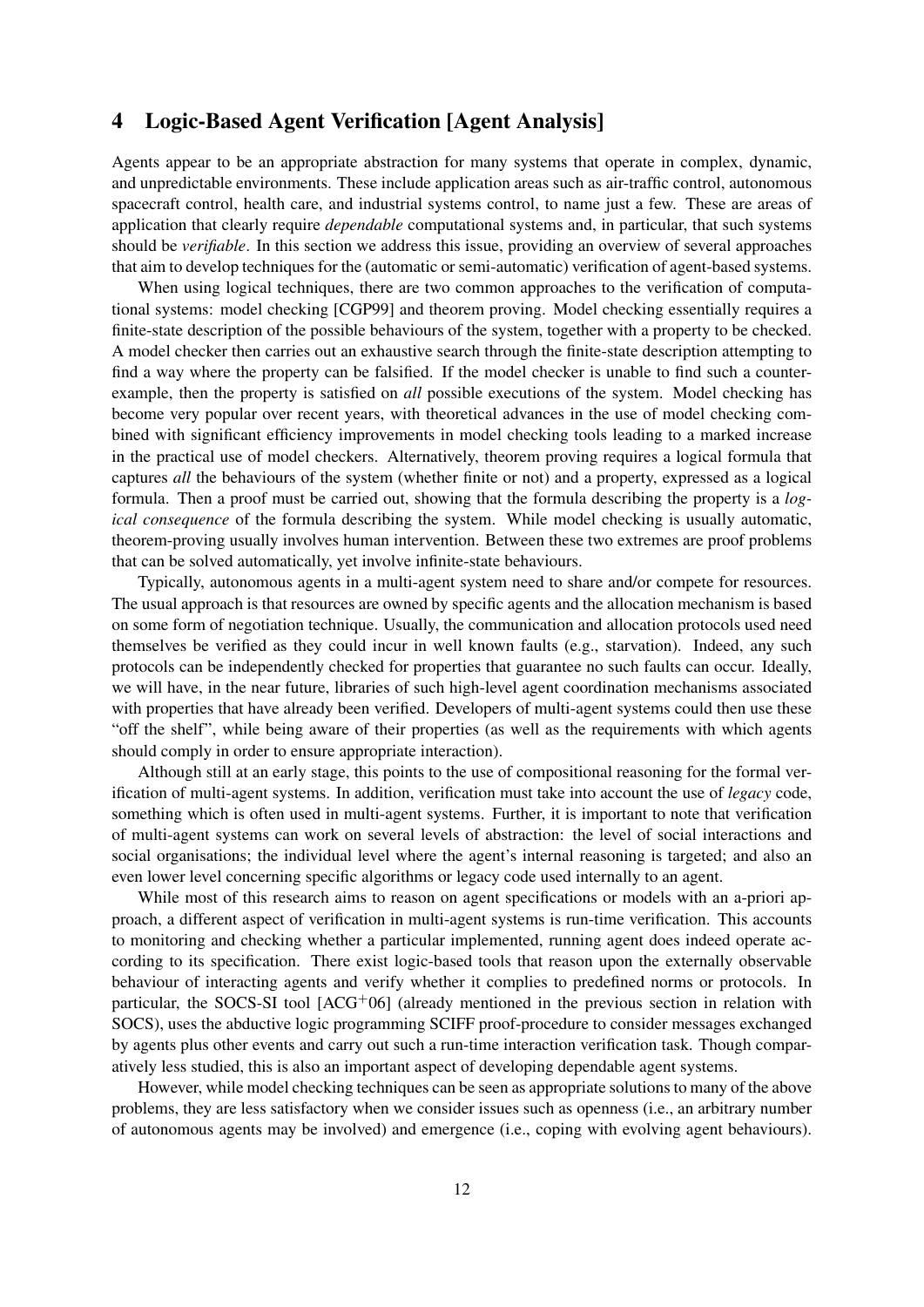Here, theorem-proving appears to have advantages over model-checking. Although it is early days, our view is that combining deductive [Fis05a] and algorithmic techniques (i.e., the various approaches based on model-checking discussed below) will have an important role in the verification of multi-agent systems in the future.

Regardless of how long it takes to achieve these more ambitious objective, in the short term we expect to see an increase in the number of researchers interested in formal verification of multi-agent systems, mainly because of the adequacy of such systems for many areas of application that demand largescale dependable systems. In particular, we expect to see both theorem-proving and model-checking techniques, and hopefully combinations of both, being developed for the many logics of interest for multi-agent systems. Various examples are given below in this section, showing which are the logics of interest, and also the kinds of combined logics that are required, as most of those logics that appear in the literature so far cover only a part of the features that multi-agent systems normally have (such as epistemic properties, temporal properties, motivational properties, coalitional power, etc.).

#### 4.1 Model Checking

Model checking essentially takes a finite state model of a program and a temporal property and then checks that the temporal property is satisfied on *all* possible executions of the program [CGP99]. In the case of agent verification, we again need a finite state agent description (often a program) and a property to be checked on all possible executions of the agent. In using model checking to verify properties of agent-based systems, we are often using properties based on some combination of modal and temporal logics, such as BDI logics, ATL, or temporal logics of knowledge. As in the standard case, problems of space requirements and of handling essentially infinite-state programs, are the key issues in agent verification. A further complication is that, once multi-agent systems are tackled, the complex interactions between such agents often mean the potential state space of the whole system is very large.

#### • Model Checking Algorithms for BDI-like Logics

In [BGS98], a model-checking algorithm for a BDI logic (using CTL as underlying temporal logic) was presented (see [RG98, Woo00, SRG99] for details on BDI-like logics). The approach formalises the BDI modalities using a variation of multi-language hierarchical logics [GS94, GG01]; the idea is to have a tree hierarchy of related theories, representing the nesting of modalities (that is, the mental model an agent has, possibly about another agent). In [BC02], the approach was extended to consider symbolic model-checking [CGP99] in particular (previous work had given algorithms for explicit-state model checking). One drawback of the approach is that it is not clear how the types of models they require are to be generated from actual systems, therefore their techniques might not be easily applicable to practical verification of multi-agent systems.

#### • Model Checking AgentSpeak Programs

In a series of papers, Bordini *et al.* have developed model-checking techniques that apply directly to multi-agent programs written in AgentSpeak. The approach is to translate AgentSpeak multiagent systems into either Promela [BFP+03] or Java [BFV+04c] models, then using, respectively, SPIN  $[Hol03]$  or JPF  $[VHB<sup>+</sup>00]$  as model checkers. The property specification language is a much simplified BDI logic which is suitable for AgentSpeak programs. The tools that have been developed to automate the translation process were briefly described in  $[BVF^+03]$ . In  $[BV^+04b]$ , a slicing algorithm for AgentSpeak was introduced, and initial experimental results shown in that paper indicate that the technique can have a significant impact in reducing the state-space that needs to be considered in practical model-checking for AgentSpeak programs. The whole approach was summarised in  $IBFV^+04a$ ,  $BFV^+061$ .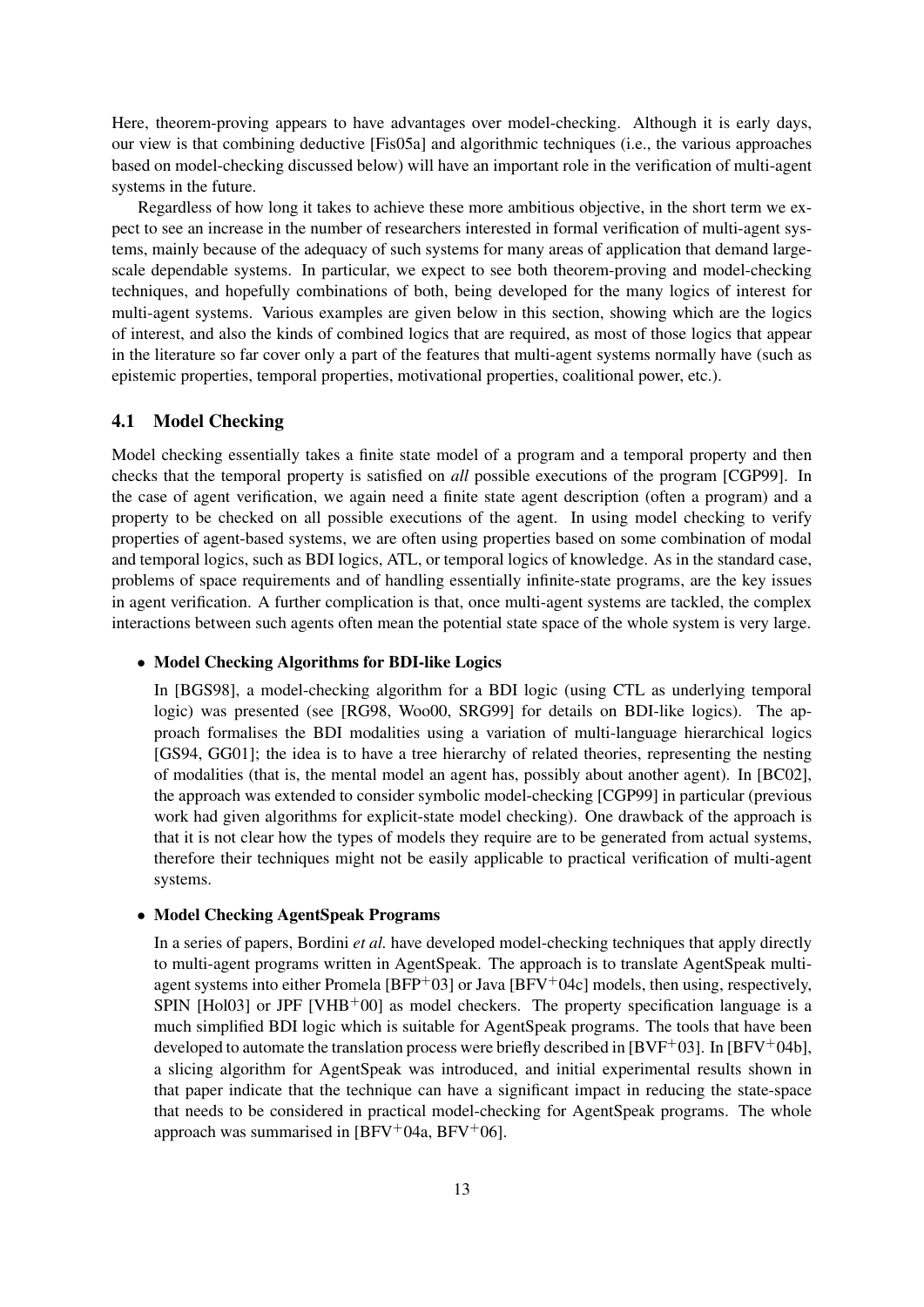#### • Bounded Model Checking for Epistemic Temporal Logics

Penczek and Lomuscio have defined bounded semantics of CTLK [PL03], a combined logic of knowledge and time. Based on that semantics, they define a bounded model-checking algorithm for that logic. The approach is to translate the (bounded) model of the system (given as an interpreted system) and a formula  $\phi$  — the (negation of the) property to be verified — to sets of propositional formulæ in such as way that they can only be satisfied if, and only if, the system satisfies  $\phi$ . This means that, in their approach, a model checking exercise can be carried out by existing SAT-solvers (which can at times, they argue, turn out to be rather efficient). More recently [RL04], they have defined similar translations to OBDDs, the approach used for symbolic model checking [CGP99].

Experimental results on the "attacking generals" problem, which has applications for agent coordination, were reported in [LLP04]. It remains to be seen if the performance of both SATand OBDD-based model-checking (and the associated translations) for practical verification of multi-agent systems will be satisfactory.

#### • Model Checking for (variations of) ATL

The emphasis in ATL verification is usually on model checking techniques even though, with complete ATL axiomatizations  $[GvD06, WLW^+06]$ , there is potential for deductive approaches. Another logic with a game-theoretic basis that has been used for reasoning about teams, coalitions, etc., is Coalition Logic [Pau02], which can be seen as a generalisation of the modal base of Game Logic [Par83, PR03] (itself an extension of Propositional Dynamic Logic [Har00]). Practical model checking techniques for ATEL [vdHW03], a version of ATL with added epistemic modalities, were presented in [vOvdHW04] (by reduction to ATL); the paper includes an exercise in model checking the Russian cards scenario using Mocha [AdAH+00], an ATL model checker.

Further work based on ATL for agent verification has been carried out by Ryan and Schobbens [RS02]. They define a refinement relation between agents in a multi-agent system based on ATL. This allows the assume-guarantee paradigm (a well-known form of compositional reasoning [CGP99]) to be used in combination with model checking, thus extending (in principle) the use of formal verification methods to much larger systems, despite the state-space explosion problem.

#### • Deontic Interpreted Systems

Interpreted systems have arguably a more clear correspondence with states of distributed computational systems than Kripke structures, the preferred semantic formalism in philosophical logic. Lomuscio and Sergot [LS02] have extended interpreted systems with deontic notions [Aqv83]; in particular, this allows one to reason about correct and incorrect behaviour of individual agents and of the multi-agent system. In [LS01], they extended the framework so as to combine it with standard epistemic notions  $[FHM+95]$ , thus allowing the expression of properties such as the knowledge that agents have, or require, when they function properly (with regards to a certain protocol). See also [LS03] for an extended paper on the subject. Regarding actual verification, Penczek and Lomuscio have applied bounded model-checking techniques to deontic interpreted systems [WPL05].

#### • Checking Communication Protocols within Electronic Institutions

Cliffe and Padget [CP02] introduced a language that is suitable for modelling communication protocols in the context of Electronic Institutions  $[ERS<sup>+</sup>01]$ . The language used to write the models of communication protocols provides a Prolog-like notation for defining a transition system, which is then translated into the input language of NuSMV  $[CCG<sup>+</sup>02]$ , a well-known symbolic model checker (model checking is then carried out by NuSMV). It is not yet clear how applicable the approach will be in general.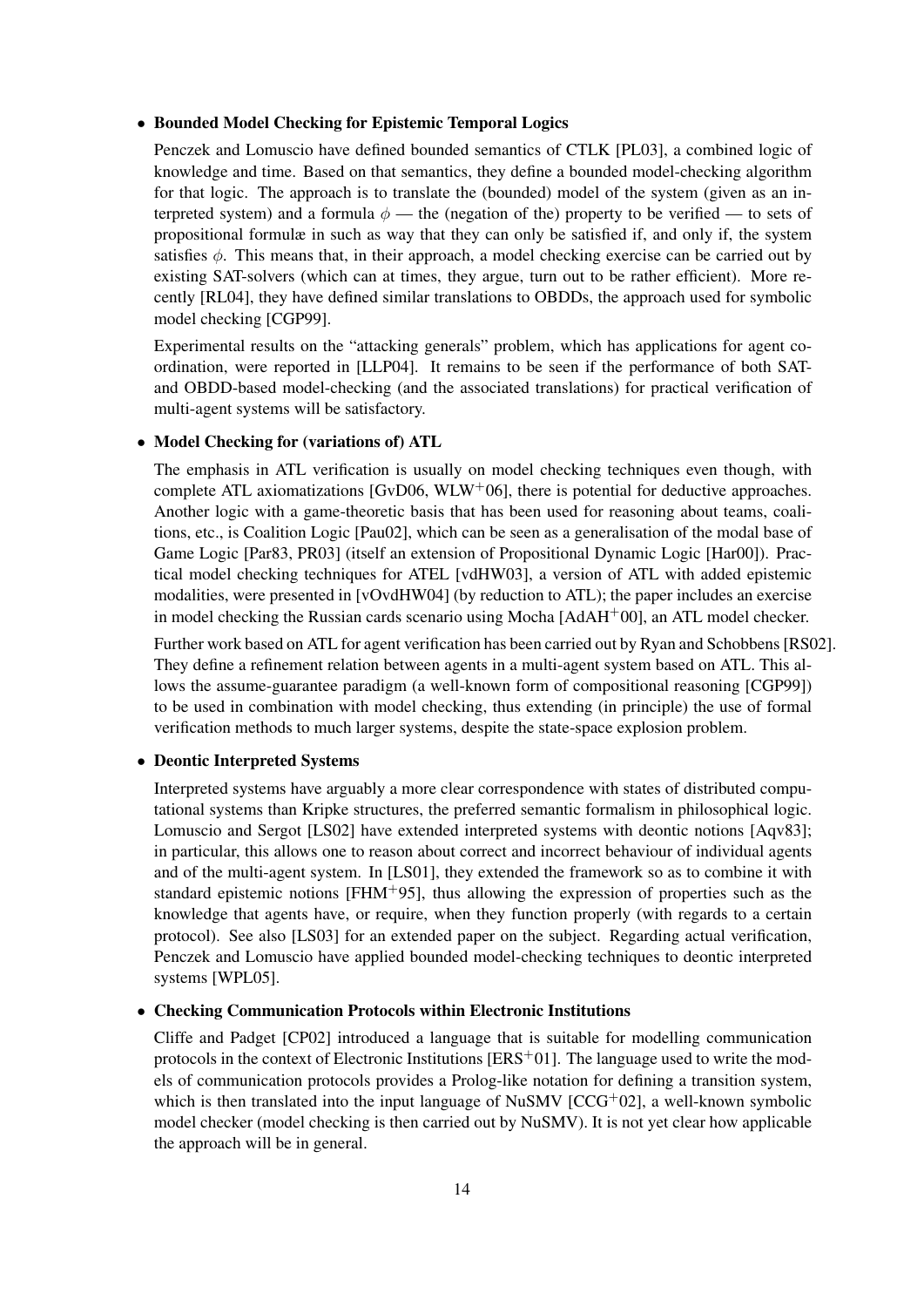#### • Model Checking Knowledge-Based Programs

In [vdM98], van der Meyden examined the model checking problem for epistemic logic (with common knowledge formulæ) and systems of multiple agents (with perfect recall) situated in finite state environments. Model checking techniques for a logic combining knowledge and temporal modalities are described in [vdMW03]. This is the underlying theory for the MCK model checker [GvdM04], available at http://www.cse.unsw.edu.au/˜mck/. MCK is a symbolic model checker implemented in Haskell, but relying on David Long's BDD package which is implemented in C (http://www.cs.cmu.edu/˜modelcheck/bdd.html).

#### • Model Checking Agent Dialogues

A language for describing agent dialogues, called MAP and based on CCS, was defined by Walton in [Wal05]. The language is particularly targeted at modelling dialogues in the context of Electronic Institutions  $[ERS^+01]$  (the same application area as work by Cliffe & Padget described earlier). As in the work on model checking for AgentSpeak described above, the approach here is to translate MAP protocols into Promela and use SPIN as model checker. Another use of the MAP language, for verifying agent communication in interaction with web services, is mentioned in [Wal04].

### • Verifying Commitments

Both Singh and Wooldridge have argued about the difficulty of checking compliance of agents to communication protocols because of the mentalistic approach used in giving semantics to agent communication languages [Sin98, Woo98]. An alternative to the mentalistic approach is to use social commitments as the basis for speech-act semantics [Sin98]. In [YS02, YS04], Yolum and Singh present an approach to representing and reasoning about commitment protocols, based on the Event Calculus [KS86]. They use an event calculus planner to allow agents to choose flexibly a course of action that is compliant with given protocols. Another approach to commitment protocols is presented in [WS04]. The idea there is to map Dooley graphs (often used for designing multi-agent interaction protocols) and commitment causal relations to the  $\pi$ -calculus [MPW92], which can then be used to check consistency of multi-agent systems.

#### 4.2 Theorem Proving

In contrast to model checking, the deductive approach to agent verification uses a logical formula to describe all possible executions of the agent system, and then attempts to *prove* the required property from this logical formula. Again, in considering rational agents, the properties required are often captured using combinations of modal and temporal logics, therefore the deduction problem can be quite difficult. As usual with theorem proving, there are two main varieties: those that involve decidable problems, where the deduction is guaranteed to terminate, and much more complex problems, where human interaction is required.

#### • Temporal Logics

In situations where agent descriptions are solely given using temporal logics (e.g., METATEM above), then temporal proof may be carried out. In general, first order temporal problems are very complex, but there are automatic methods for both propositional [FDP01, HK03] and significant fragments of first-order [DFK06, KDDFH05, HKRV04] temporal logics. While individual modal, temporal, or description logics have been studied extensively in the past, much less is known about combinations of modal logics and, in particular, about practical proof methods for such combinations  $[BDF^+01]$ . However, both resolution- and tableau-based proof methods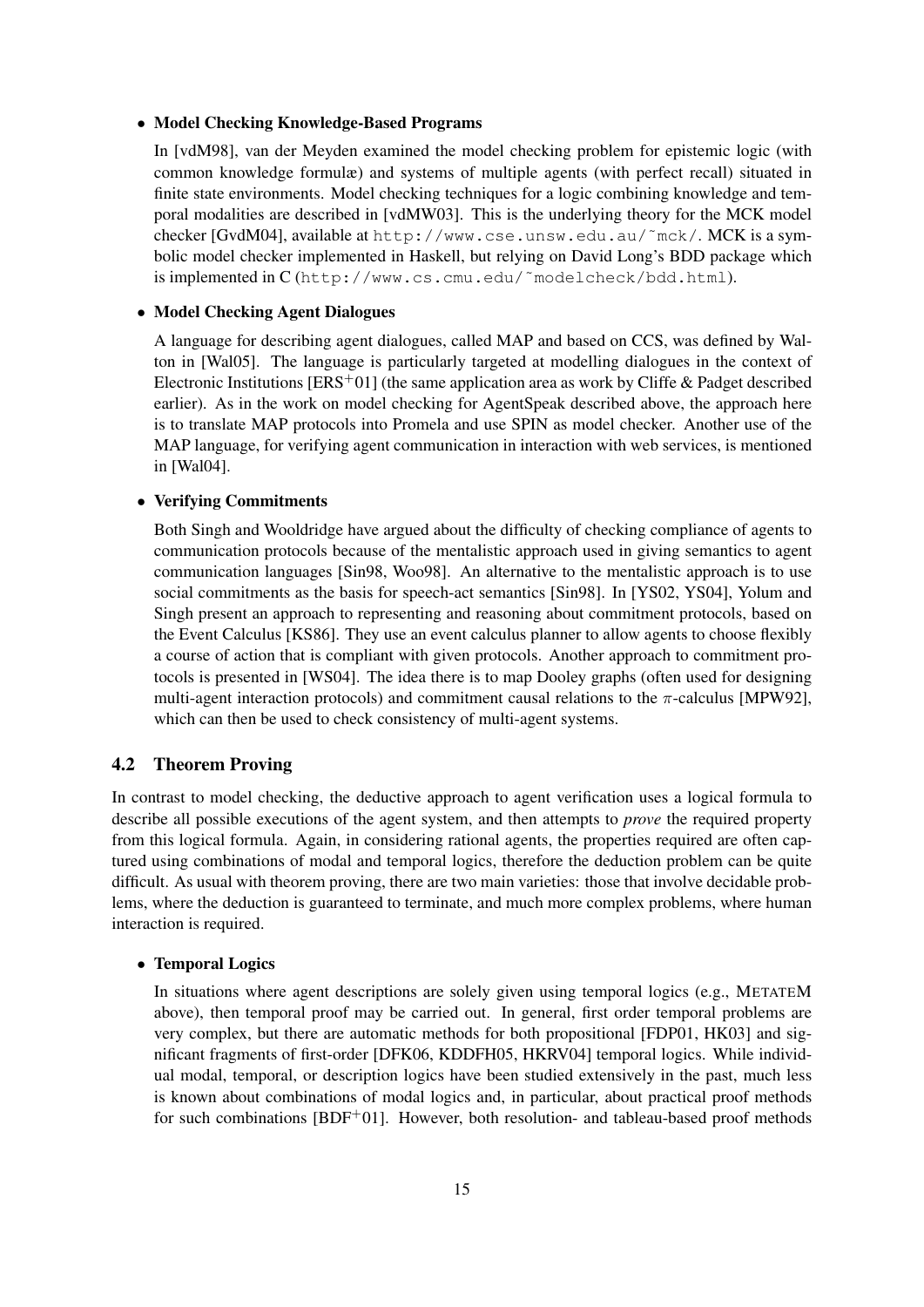for combinations of propositional (linear or branching time) temporal logics with modal logics [DFW98, DFB02, WDF98, HDSF00] have been studied. For example, the combination of modal and temporal logics and translations into fragments of classical first-order logics have been used to reason about the KARO agent framework  $[HDS<sup>+</sup>06]$ , and about extensions of the basic METATEM framework [Fis05a].

• CASL

Shapiro, Lespérance, and Levesque [SLL02] introduced the Cognitive Agent Specification Language (CASL), which is based on the situation calculus, knowledge and goal operators (for representing an agent's mental states), and uses ConGolog (see above) for describing an agent's behaviour. They also defined CASLve, a verification environment for CASL that consists of representing a CASL specification within the framework of the PVS verification system [ORS92].

• BDI and Logics of Concurrency Schild [Sch00] provides a mapping from Rao and Georgeff's BDI logic [RG98] to  $\mu$ -calculus [Koz83]. The BDI model of Rao and Georgeff is based on a combination of the branching time logic CTL<sup>\*</sup> [ES89] and modal operators for belief, desire, and intention. While it had been shown that CTL<sup>\*</sup> is subsumed by the  $\mu$ -calculus [Eme90], it was much less clear how to deal with the orthogonality that Rao and Georgeff's logic exhibits. Schild tackles this by collapsing the two dimensions of time and modalities onto a one dimensional structure. The translation into  $\mu$ -calculus provides a full axiomatisation of Rao and Georgeff's BDI logic.

Schild proves that, for CTL<sup>n</sup> (containing formulae with at most n nested branching operators), the translation is decidable and succinct. Some axiom schemata (such as weak realism) can also be decided, while others (such as strong realism) might yield non-succinct translations, and are therefore less usable for automatic verification.

# 5 Concluding Remarks

# 5.1 Related Work

While this paper focusses on the use of computational logic within research on agents, there are many non-logical approaches to programming agents. Without claiming to cover all (important) frameworks, we briefly review some of the most prominent ones.

• FIPA-OS [http://fipa-os.sourceforge.net]

FIPA-OS is a component-based toolkit enabling rapid development of FIPA compliant agents. FIPA-OS supports the majority of the FIPA experimental specifications and is being continuously improved as a managed *Open Source* community project, making it a suitable choice on which to base FIPA-compliant agent development activity. FIPA-OS was first released in August 1999 as the first publicly available implementation of FIPA technology.

• PlanGent [http://www.toshiba.co.jp/plangent]

PlanGent is an intelligent agent system that performs tasks for human users. An agent in the Plan-Gent system has movement and planning capabilities; it can move around the network, determine its best course of action in various situations, and act autonomously.

• JACK [http://www.agent-software.com]

JACK Intelligent Agents is an environment for building, running, and integrating commercialgrade multi-agent systems using a component-based approach. This approach is based heavily on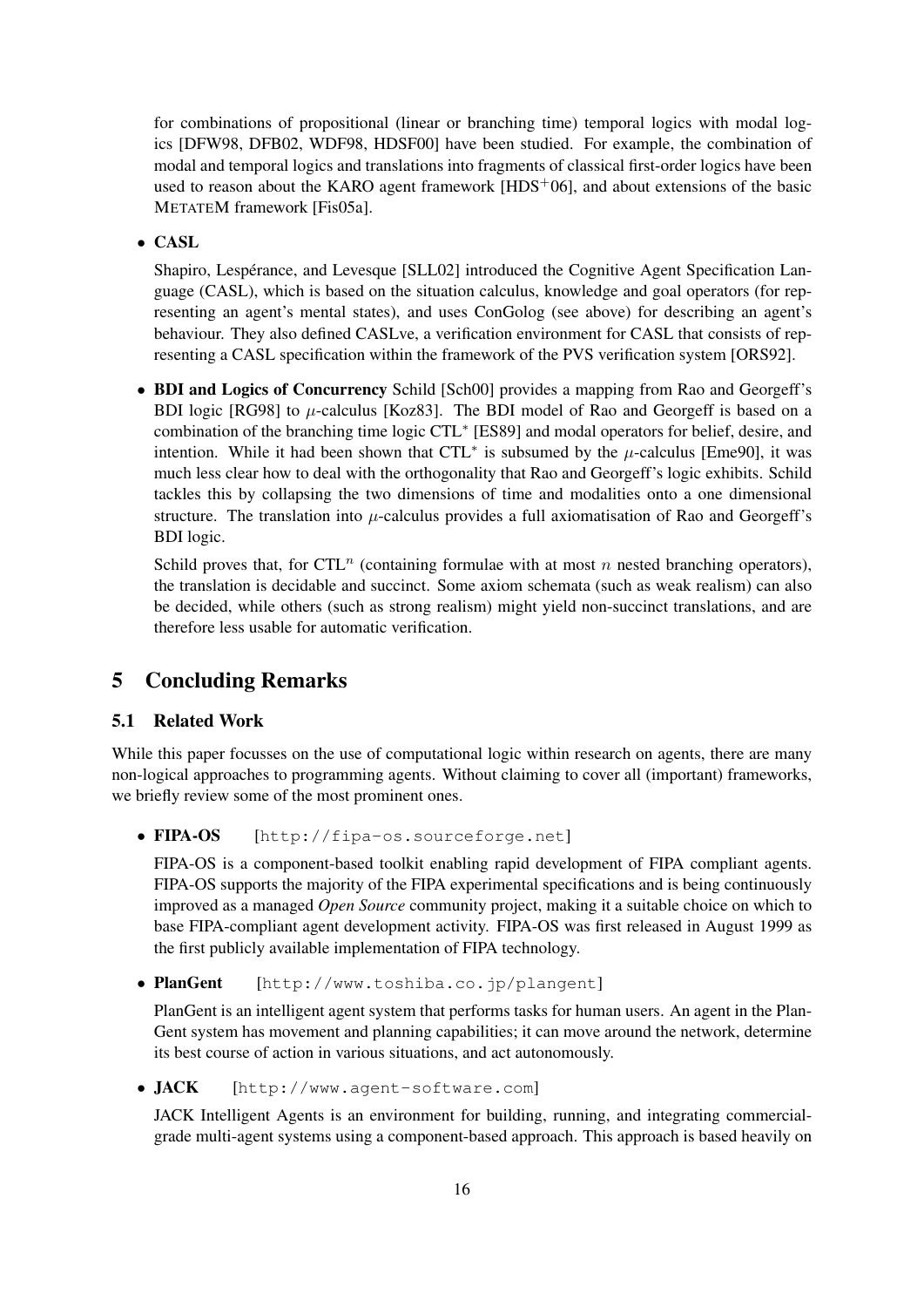the BDI architecture and appropriate Java classes for agent programming are provided. The JACK Agent Language is the programming language that extends Java with agent-oriented concepts, such as agents, capabilities, events, plans, agent knowledge bases (databases), and resource and concurrency management.

• Jade [http://jade.tilab.com/]

JADE (Java Agent DEvelopment Framework) is a software framework implemented in Java. It supports FIPA-based communication and provides a set of graphical tools that aid the programmer during multi-agent systems development. In recent years, JADE has become one of the most used agent platforms within the research community, and its middleware is quickly becoming a *de facto* standard. An extension to JADE called Jadex extends the basic framework with a BDI-like architecture (http://vsis-www.informatik.uni-hamburg.de/projects/jadex/).

• Aglets [http://aglets.sourceforge.net/]

Aglets have been developed by the IBM Tokio Research Laboratory, and provide an applet-like approach to building agents using Java. It consists of a daemon application which serves as a basic framework, and mobile agents which can communicate using the framework. Through the use of Java security mechanisms, aglets support advanced security features.

• Cougaar [http://www.cougaar.org/]

Cougaar is a Java-based framework for the creation of large-scale distributed applications. Originally conceived as part of a DARPA project, it has since become an open-source project. Special concern has been "survivability" in case of failures in parts of the system, as well as security. Based on a flexible component model, it implements various communication approaches, such as blackboard, and various protocols, such as CORBA, RMI, HTTP, and UDP.

#### 5.2 Frequently Asked Questions

Q: Why should we use logical approaches to agents?

A: Two reasons. The first is clarity – logical descriptions are unambiguous and often concise, thus providing a basis for detailed analysis and verification. The second is that, when using logical approaches, there is a vast number of different logics (or combinations) to choose from. This gives the system designer a very wide range of possible approaches. Choosing the best logic can give very intuitive and useful abstractions for programming complex systems.

Q: Have the "right" logics been used?

A: Unfortunately, there is no "right" logic! In most cases, particular logical mechanisms have been developed for the application area being considered. Even the BDI approach, which is probably the most widespread in this area, has been modified, or even avoided, for certain applications.

Q: Logics are complex, so isn't using them likely to be inefficient?

A: Yes, and no! Logical manipulation is, in general, complex. But, in many cases, specific and efficient logical fragments have been devised.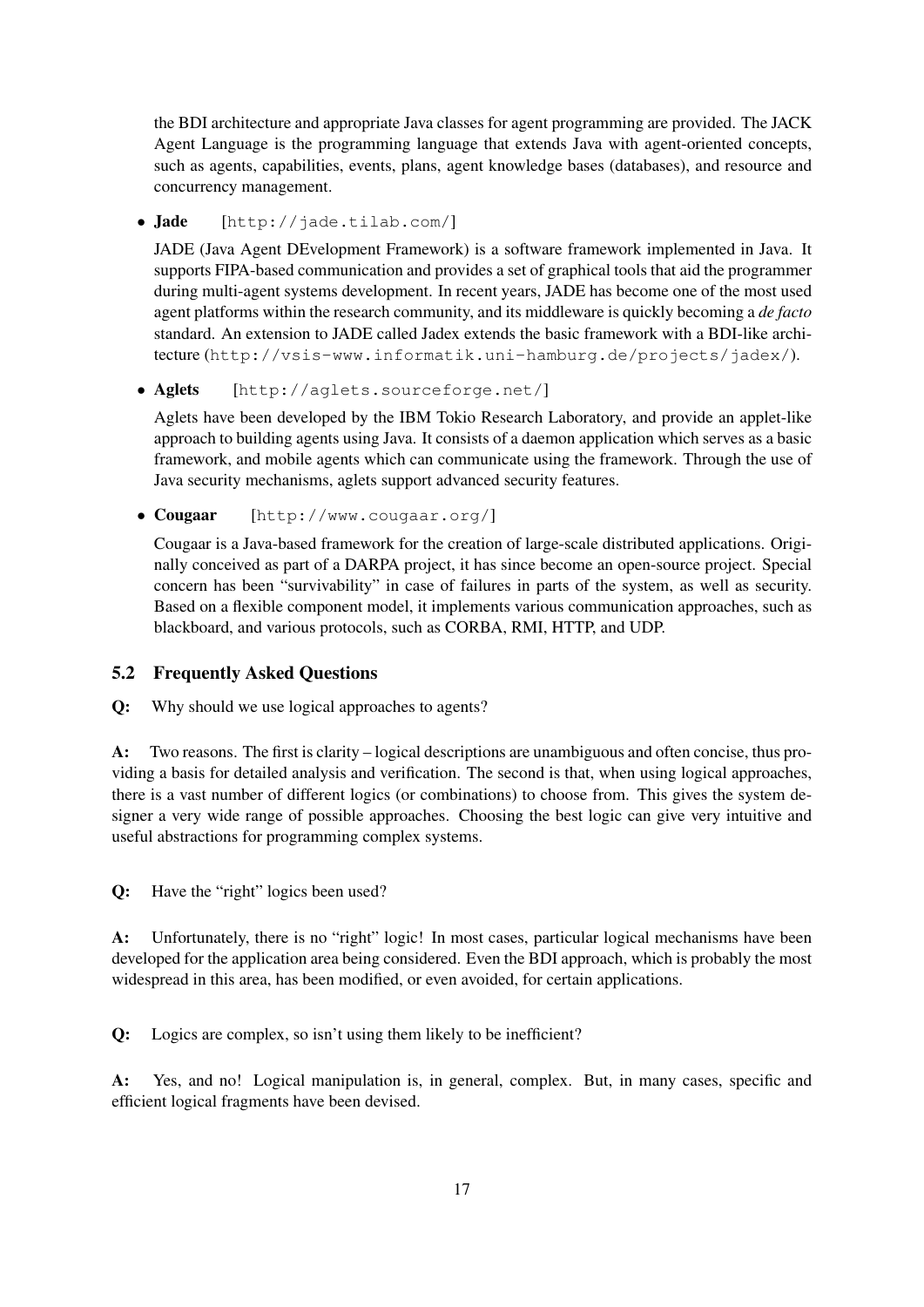#### Q: What about industry?

A: It is true that logical approaches to multi-agent systems are not widely used in industry (yet). However, as concerns increase over the reliability and security of complex systems and over the public's *trust* in these systems, so the use of logical approaches are likely to increase.

Q: Is there a killer application?

A: No, but see below.

#### 5.3 Future Directions

Below is a subjective and, to some extent, speculative view about the future of computational logics and agents.

Agent Programming We have yet to see a truly successful agent programming language. Often agents are still programmed just using Java. Thus, there is an opportunity for a computational logic approach to programming agents to take a lead here.

Agent Analysis Agent verification will surely increase. When unknown agents are sent to you (e.g., in the form of Java bytecodes) and your agents are expected to negotiate (sometimes sensitive) information with unknown agents, then verification will be increasingly required for questions of *security* and *trust*.

Agent Applications We conclude the paper by suggesting four areas where computational logic approaches to agency may be particularly influential.

1. Ubiquitous Computing

With the mobility, openness, and organisational aspects, both programming and analysing ubiquitous computing applications can be problematic. By providing a logical basis for programming both individual agents (through key aspects such as deliberation) and multi-agent systems (through groups and teams), computational logic can help the principled development of reliable ubiquitous computing applications. In addition, logical verification techniques can be used to analyse the behaviour of such potentially complex applications.

2. Autonomous Control

Control systems are highly developed. However, the requirement for systems to act autonomously and *rationally* does not necessarily sit well with traditional control systems. As we move from systems where we need to know *what* the system does, to those where we need to know *why* it did something, we believe that logical approaches to the control and analysis of complex systems will come into their own.

3. Semantic Web

While we have said very little about the Semantic Web in this report, web services are complimentary to agent technology. Consequently, many techniques for agent-based systems can be transferred to the Semantic Web. In terms of computational logic, this is even more evident when we see that description logics are at the core of Web ontologies. Thus, computational logic has a key role to play both in programming web-service description and discovery, and in analysing web-service collections.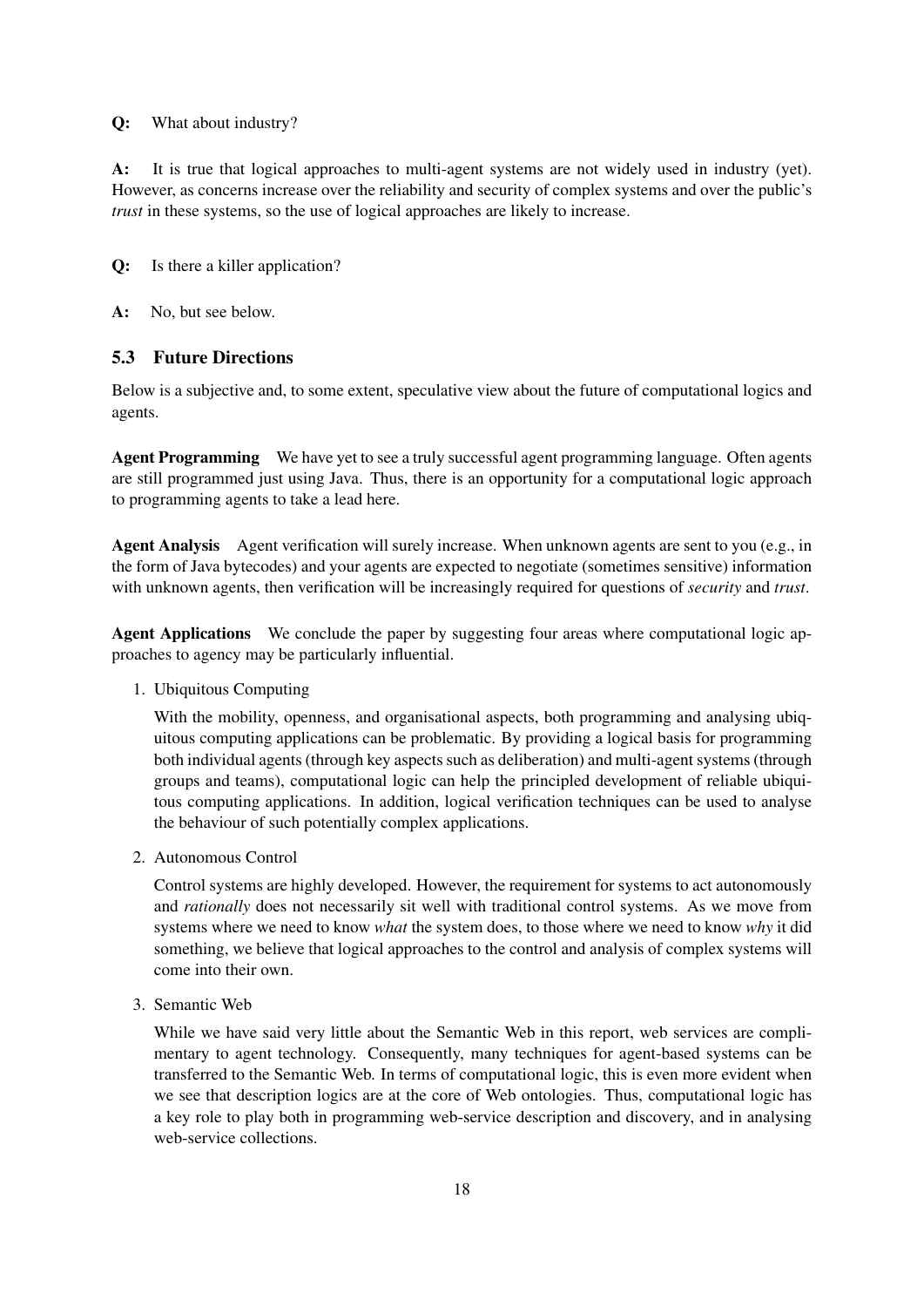4. Distribution

This covers a wide variety of aspects, from negotiation, through resource allocation/balancing and stock markets, to e-commerce and financial applications. In many of these cases, varieties of economic games are used. However, there is growing indication that computational logic might take a more central role in this area, possibly through combined logics/economics approaches.

# **References**

- [AdAH+00] R. Alur, L. de Alfaro, T. A. Henzinger, S. C. Krishnan, F. Y. C. Mang, S. Qadeer, S. K. Rajamani, and S. Tasiran. MOCHA *user manual*. University of Berkeley Report, 2000.
- [ABH<sup>+</sup>06] N. Alechina, R. Bordini, J. Hübner, M. Jago, and B. Logan. Automating Belief Revision for AgentSpeak. In M. Baldoni and U. Endriss, editors, *Declarative Agent Languages and Technologies IV*, LNAI, Heidelberg, 2006. Springer-Verlag.
- [ACG+04a] M. Alberti, F. Chesani, M. Gavanelli, E. Lamma, P. Mello, and P. Torroni. A Logic Based Approach to Interaction Design in Open Multi-agent Systems. In *Proc. Thirteenth IEEE international Workshops on Enabling Technologies: Infrastructures for Collaborative Enterprises (WETICE), Second International Workshop "Theory and Practice of Open Computational Systems (TAPOCS)"*, pages 387–392, Modena, Italy, June 14–16 2004. IEEE Press.
- [ACG<sup>+</sup>04b] M. Alberti, F. Chesani, M. Gavanelli, E. Lamma, P. Mello, and P. Torroni. The SOCS computational logic approach for the specification and verification of agent societies. In *Global Computing Workshop*, volume 3267 of *Lecture Notes in Artificial Intelligence*. Springer-Verlag, 2004.
- [ACG<sup>+</sup>06] M. Alberti, F. Chesani, M. Gavanelli, E. Lamma, P. Mello, and P. Torroni. Compliance Verification of Agent Interaction: A Logic-based Software Tool. *Applied Artificial Intelligence*, 20(2-4):133-157, Taylor & Francis, April 2006.
- [ADG<sup>+</sup>04] M. Alberti, D. Daolio, M. Gavanelli, E. Lamma, P. Mello, and P. Torroni. Specification and verification of agent interaction protocols in a logic-based system. In *Proc. Nineteenth Annual ACM Symposium on Applied Computing (SAC). Special Track on Agents, Interactions, Mobility, and Systems (AIMS)*, pages 72–78, Nicosia, Cyprus, March 14–17 2004. ACM Press.
- [AGL<sup>+</sup>03a] M. Alberti, M. Gavanelli, E. Lamma, P. Mello, and P. Torroni. An Abductive Interpretation for Open Societies. In *Advances in Artificial Intelligence, Proc. Eighth Congress of the Italian Association for Artificial Intelligence (AI\*IA)*, volume 2829 of *Lecture Notes in Artificial Intelligence*, pages 287–299. Springer-Verlag, September 23–26 2003.
- [AGL<sup>+</sup>03b] M. Alberti, M. Gavanelli, E. Lamma, P. Mello, and P. Torroni. Specification and verification of agent interactions using social integrity constraints. *Electronic Notes in Theoretical Computer Science*, 85(2), 2003.
- [AGL<sup>+</sup>04] M. Alberti, M. Gavanelli, E. Lamma, P. Mello, and P. Torroni. Modeling interactions using *Social Integrity Constraints*: A resource sharing case study. In *Declarative Agent Languages and Technologies*, volume 2990 of *Lecture Notes in Artificial Intelligence*, pages 243–262. Springer-Verlag, May 2004.
- [AGL<sup>+</sup>05] M. Alberti, M. Gavanelli, E. Lamma, P. Mello, and P. Torroni. The SCIFF abductive proofprocedure. In *Advances in Artificial Intelligence. Proc. Ninth Italian Congress on Artificial Intelligence (AI\*IA)*, volume 3673 of *Lecture Notes in Artificial Intelligence*, pages 135–147. Springer-Verlag, 2005.
- [AGM85] C. E. Alchourron, P. Gardenfors and D. Makinson. On the Logic of Theory Change: Partial Meet Functions for Contraction and Revision. *Journal of Symbolic Logic*, 50:510–530, 1985.
- [AHK97] R. Alur, T.. A Henzinger, and O. Kupferman. Alternating-Time Temporal Logic. In *38th Annual Symposium on Foundations of Computer Science (FOCS '97), Miami Beach, Florida, USA, October 19-22*, pages 100–109. IEEE Computer Society, 1997.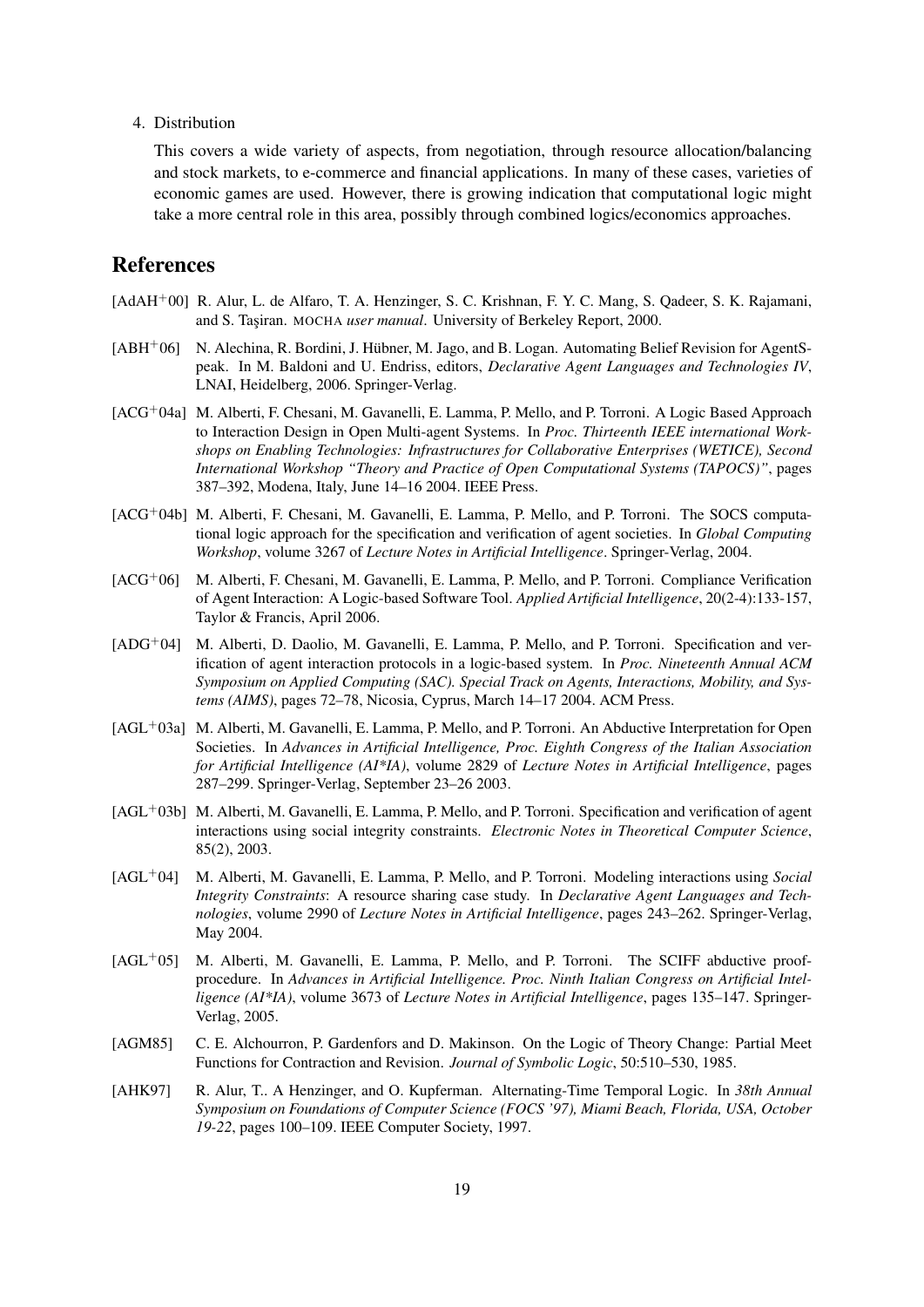- [AHK02] R. Alur, T.. A Henzinger, and O. Kupferman. Alternating-Time Temporal Logic. *Journal of the ACM*, 49(5):672–713, 2002.
- [AJL06] N. Alechina, M. Jago, and B. Logan. Resource-bounded Belief Revision and Contraction. In M. Baldoni, U. Endriss, A. Omicini, and P. Torroni, editors, *Declarative Agent Languages and Technologies III*, volume 3904 of *LNAI*, pages 141–154, Heidelberg, 2006. Springer-Verlag.
- [AL04] J. J. Alferes and J. A. Leite, editors. *Proc. European Conference on Logics in Artificial Intelligence (JELIA)*, volume 3229 of *Lecture Notes in Computer Science*. Springer, 2004.
- [ALF] ALFEBIITE: A Logical Framework for Ethical Behaviour between Infohabitants in the Information Trading Economy of the Universal Information Ecosystem. IST-1999-10298. Home Page: http://www.iis.ee.ic.ac.uk/˜alfebiite/ab-home.htm.
- [ALI] ALIAS: Abductive LogIc Agent System. Home Page: http://lia.deis.unibo.it/Research/ALIAS/.
- [ALP+98] J. J. Alferes, J. A. Leite, L. M. Pereira, H. Przymusinska, and T. C. Przymusinski. Dynamic logic programming. In *Proc. Sixth International Conference on Principles of Knowledge Representation and Reasoning*. Morgan Kaufmann Publishers, 1998.
- [AOR+99] K. A. Arisha, F. Ozcan, R. Ross, V. S. Subrahmanian, T. Eiter, and S. Kraus. IMPACT: a Platform for Collaborating Agents. *IEEE Intelligent Systems*, 14(2):64–72, March/April 1999.
- [APP<sup>+</sup>99] J. J. Alferes, L. M. Pereira, H. Przymusinska, and T. C. Przymusinski. LUPS: a language for updating logic programs. In *Proc. Fifth International Conference on Logic Programming and Non-Monotonic Reasoning (LPNMR)*. Volume 1730 of *Lecture Notes in Artificial Intelligence*. Springer-Verlag, 1999.
- [APS02] A. Artikis, J. Pitt, and M. Sergot. Animated Specifications of Computational Societies. In *Proc. First International Joint Conference on Autonomous Agents and Multiagent Systems (AAMAS)*, pages 1053–1061, Bologna, Italy. ACM Press, 2002.
- [Aqv83] L. Aqvist. Deontic Logic. In, Gabbay and Guenthner (eds), *Handbook of Philosophical Logic, Vol.II* D Reidel Publishing Company, pp.605-714, 1983.
- [Bak91] A. B. Baker. Nonmonotonic Reasoning in the Framework of Situation Calculus. *Artificial Intelligence*, 49(1–3):5–23, 1991.
- [Bar03] C. Baral. *Knowledge Representation, Reasoning and Declarative Problem Solving with Answer Sets*. Cambridge University Press, 2003.
- [BC02] M. Benerecetti and A. Cimatti. Symbolic Model Checking for Multi-Agent Systems. In *Proc. Workshop on Model Checking and Artificial Intelligence (MoChArt), Lyon, France, 22–23 July*, 2002.
- [BCMc<sup>+</sup>03] F. Baader, D. Calvanese, D. M<sup>c</sup>Guinness, D. Nardi, and P. Patel-Schneider, editors. The Description Logic Handbook. Cambridge University Press, 2003.
- [BDD<sup>+</sup>05] R. H. Bordini, M. Dastani, J. Dix, and A. El Fallah Seghrouchni, editors. *Multi-Agent Programming: Languages, Platforms and Applications*. Springer-Verlag, 2005.
- [BDE<sup>+</sup>04] A. Bracciali, N. Demetriou, U. Endriss, A. Kakas, W. Lu, P. Mancarella, F. Sadri, K. Stathis, F. Toni, and G. Terreni. The KGP Model of Agency: Computational Model and Prototype Implementation. In *Global Computing Workshop*, volume 3267 of *Lecture Notes in Artificial Intelligence*. Springer-Verlag, 2004.
- [BDF<sup>+</sup>01] B. Bennett, C. Dixon, M. Fisher, E. Franconi, I. Horrocks, and M. de Rijke. Combinations of Modal Logics. *AI Review*, 17(1):1–20, 2002.
- [BDH<sup>+</sup>01] J. Broersen, M. Dastani, Z. Huang, J. Hustijn, and L. van der Torre. The BOID Architecture. In *Proc. Fifth International Conference on Autonomous Agents*, pages 9–16. ACM Press, 2001.
- [BDH<sup>+</sup>02] J. Broersen, M. Dastani, Z. Huang, J. Hustijn, and L. van der Torre. Goal Generation in the BOID Architecture. In *Cognitive Science Quarterly*, volume 2, pages 428–447. 2002.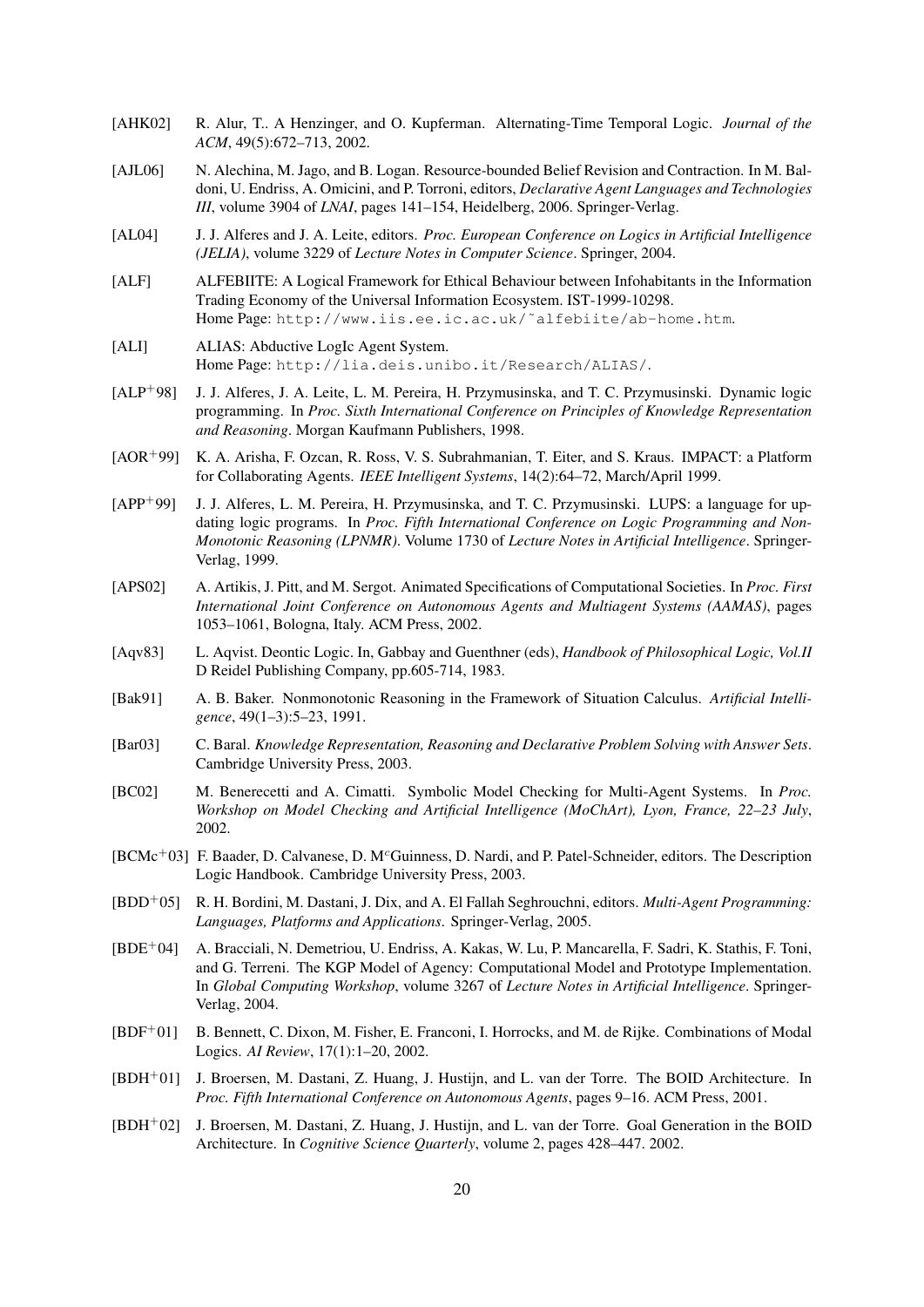- [BED+06] A. Bracciali, U. Endriss, N. Demetriou, A. C. Kakas, W. Lu, and K. Stathis. Crafting the Mind of PROSOCS Agents. *Applied Artificial Intelligence*, 20(2-4):105-131. Taylor & Francis, 2006.
- [BFG+95] H. Barringer, M. Fisher, D. Gabbay, G. Gough, and R. Owens. METATEM: An Introduction. *Formal Aspects of Computing* 7(5):533–549. Springer-Verlag, 1995.
- [BFG+96] H. Barringer, M. Fisher, D. Gabbay, R. Owens, and M. Reynolds. *The Imperative Future: Principles of Executable Temporal Logics*. Research Studies Press, Chichester, United Kingdom, 1996.
- [BFP+03] R. H. Bordini, M. Fisher, C. Pardavila, and M. Wooldridge. Model checking AgentSpeak. In *Proc. Second International Joint Conference on Autonomous Agents and Multi-Agent Systems (AAMAS)*, pages 409–416. ACM Press, 2003.
- [BFV+04a] R. H. Bordini, M. Fisher, W. Visser, and M. Wooldridge. Model Checking Rational Agents. *IEEE Intelligent Systems*, 19(5):46–52, September/October 2004.
- [BFV+04b] R. H. Bordini, M. Fisher, W. Visser, and M. Wooldridge. State-Space Reduction Techniques in Agent Verification. In *Proc. Third International Joint Conference on Autonomous Agents and Multi-Agent Systems (AAMAS)*, pages 896–903. ACM Press, 2004.
- [BFV+04c] R. H. Bordini, M. Fisher, W. Visser, and M. Wooldridge. Verifiable Multi-Agent Programs. In *Proc. First International Workshop on Programming Multi-Agent Systems (ProMAS)*. Volume 3067 of *Lecture Notes in Artificial Intelligence*, pages 72–89. Springer-Verlag, 2004.
- [BFV<sup>+</sup>06] R. H. Bordini, M. Fisher, W. Visser, and M. Wooldridge. Verifying Multi-Agent Programs by Model Checking. *Journal of Autonomous Agents and Multi-Agent Systems*, 12(2):239–256, March 2006.
- [BGS98] M. Benerecetti, F. Giunchiglia, and L. Serafini. Model Checking Multiagent Systems. *Journal of Logic and Computation*, 8:401–423, 1998.
- [BHV05] R. H. Bordini, J. F. Hübner, and R. Vieira. *Jason* and the golden fleece of agent-oriented programming. In Bordini et al.  $[BDD<sup>+</sup>05]$ , chapter 1, pages 3–37.
- [BMST05] A. Bracciali, P. Mancarella, K. Stathis, and F. Toni. On modelling declaratively multi-agent systems. In *Declarative Agent Languages and Technologies (DALT)*, volume 3476 of *Lecture Notes in Artificial Intelligence*, pages 53–68. Springer-Verlag, 2005.
- [Bor06] R. H. Bordini BDI agent programming in AgentSpeak using jason (tutorial paper). In Toni and Torroni [TT06], pages 143–164.
- [Bra87] M. E. Bratman. *Intentions, Plans, and Practical Reason*. Havard University Press, Cambridge, MA, 1987.
- [BVF<sup>+</sup>03] R. H. Bordini, W. Visser, M. Fisher, C. Pardavila, and M. Wooldridge. Model Checking Multi-Agent Programs with CASP. In *Proc. Fifteenth International Conference on Computer-Aided Verification (CAV)*. Volume 2725 of *Lecture Notes in Computer Science*, pages 110–113. Springer-Verlag, 2003. [Tool description]
- [CCG<sup>+</sup>02] A. Cimatti, E. M. Clarke, E. Giunchiglia, F. Giunchiglia, M. Pistore, M. Roveri, R. Sebastiani, and A. Tacchella. NuSMV2: An Opensource Tool for Symbolic Model Checking. In *Proc. Fourteenth International Conference on Computer Aided Verification (CAV)*, volume 2404 of *Lecture Notes in Computer Science*, pages 359–364, Berlin, 2002. Springer Verlag.
- [CGA<sup>+</sup>06] F. Chesani, M. Gavanelli, M. Alberti, E. Lamma, P. Mello, and P. Torroni. Specification and verification of agent interaction using abductive reasoning (tutorial paper). In Toni and Torroni [TT06], pages 243–264.
- [CGP99] E. M. Clarke, Jr., O. Grumberg, and D. A. Peled. *Model Checking*. The MIT Press, 1999.
- [CLM<sup>+</sup>03] A. Ciampolini, E. Lamma, P. Mello, F. Toni, and P. Torroni. Co-operation and Competition in *ALIAS*: A Logic Framework for Agents that Negotiate. *Annals of Mathematics and Artificial Intelligence*, 37(1-2):65–91, 2003.
- [CLMT02] A. Ciampolini, E. Lamma, P. Mello, and P. Torroni. LAILA: A Language for Coordinating Abductive Reasoning among Logic Agents. *Computer Languages*, 27(4):137–161, February 2002.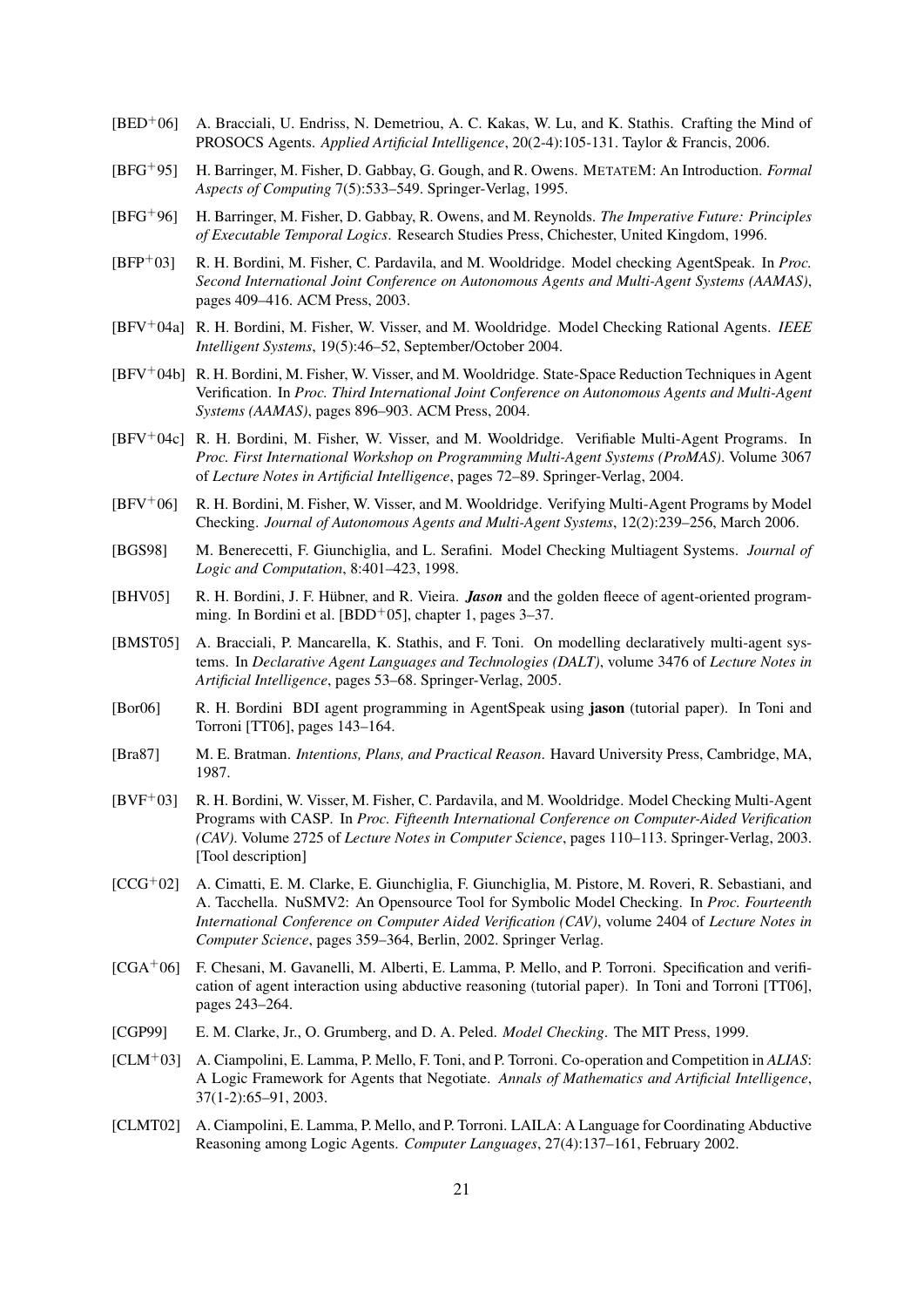- [CP02] O. Cliffe and J. Padget. A Framework for Checking Agent Transactions within Institutions. In *Proc. Workshop on Model Checking and Artificial Intelligence (MoChArt-2002)*, Lyon, France, 2002.
- [CRH01] K. L. Clark, P. Robinson, and R. Hagen. Multi-threading and Message Communication in Qu-Prolog. *Theory and Practice of Logic Programming*, 1(3):283–301, 2001.
- [CT02] S. Costantini and A. Tocchio. A Logic Programming Language for Multi-Agent Systems. In *Proc. Eighth European Conference on Logics in Artificial Intelligence (JELIA)*, volume 2424 of *Lecture Notes in Computer Science*, pages 1–13. Springer-Verlag, September 2002.
- [CT04] S. Costantini and A. Tocchio. The DALI Logic Programming Agent-Oriented Language. In Alferes and Leite [AL04], pages 685–688.
- [CRZ06] K.L. Clark, P.J. Robinson, and S. Zappacosta-Amboldi. Multi-threaded Communicating Agents in Qu-Prolog (tutorial paper). In Toni and Torroni [TT06], pages 186–205.
- [DAML-S] A. Ankolenkar, M. Burstein, J. R. Hobbs, O. Lassila, D. L. Martin, D. McDermott, S. A. McIlraith, S. Narayanan, M. Paolucci, T. R. Payne, and K. Sycara. DAML-S: Web Service Description for the Semantic Web. In *Proc. First International Semantic Web Conference (ISWC)*, 2002.
- [DdBDM03] M. Dastani, F. de Boer, F. Dignum and J.-J. Ch Meyer. Programming Agent Deliberation: An approach illustrated using the 3APL language. In *Proc. Second International Joint Conference on Autonomous Agents and Multiagent Systems (AAMAS)*. 2003.
- [DFB02] C. Dixon, M. Fisher, and A. Bolotov. Clausal Resolution in a Logic of Rational Agency *Artificial Intelligence*, 139(1)47-89. Elsevier Science, 2002.
- [DFK06] A. Degtyarev, M. Fisher, and B. Konev, Monodic Temporal Resolution. *ACM Transactions on Computational Logic*, 7(1):108–150, January 2006.
- [DFW98] C. Dixon, M. Fisher, and M. Wooldridge. Resolution for Temporal Logics of Knowledge. *Journal of Logic and Computation*, 8(3):345–372, 1998.
- [Dig99] F. Dignum. Autonomous Agents and Norms. In *Artificial Intelligence and Law* 7:69–79, 1999.
- [dKLW98] M. d'Inverno, D. Kinny, M. Luck, and M. Wooldridge. A Formal Specification of dMARS. In Singh, Rao and Wooldridge [SRW98].
- [dL98] M. d'Inverno and M. Luck. Engineering AgentSpeak(L): A Formal Computational Model. In *Journal of Logic and Computation*, 8(3):233–260, 1998.
- [DK95] Y. Dimopoulos and A. C. Kakas. Logic Programming without Negation as Failure. In *Proc. International Symposium on Logic Programming*, pages 369–384, 1995.
- [DNP02] P. Dell'Acqua, U. Nilsson, and L. M. Pereira. A Logic Based Asynchronous Multi-Agent System. In *Electronic Notes in Theoretical Computer Science*, volume 70. Elsevier, 2002.
- [DP99] P. Dell'Acqua and L. M. Pereira. Updating Agents. In *Proc. ICLP Workshop on Multi-Agent Sytems in Logic Programming (MAS)*, Las Cruces, New Mexico, 1999.
- [DP03] P. Dell'Acqua and L. M. Pereira. A Logical Framework for Modelling eMAS. In *Proc. Fifth International Symposium on Practical Aspects of Declarative Languages (PADL)*, volume 2562 of *Lecture Notes in Computer Science*, pages 241–255. Springer-Verlag, January 2003.
- [Eme90] E. A. Emerson. Temporal and Modal Logic. In J. van Leeuwen, editor, *Handbook of Theoretical Computer Science*, volume B, chapter 16, pages 997–1072. Elsevier Science, Amsterdam, 1990.
- [EMS02] T. Eiter, V. Mascardi, and V. S. Subrahmanian. Error-Tolerant Agents. In *Computational Logic. Logic Programming and Beyond*, volume 2407 of *Lecture Notes in Computer Science*, pages 586– 625. Springer-Verlag, 2002.
- [EMS<sup>+</sup>04] U. Endriss, P. Mancarella, F. Sadri, G. Terreni, and F. Toni. The CIFF Proof Procedure for Abductive Logic Programming with Constraints. In Alferes and Leite [AL04], pages 31–43.
- $[ERS+01]$  M. Esteva, J. A. Rodríguez, C. Sierra, P. Garcia, and J. L. Arcos. On the formal specification of electronic institutions. In *Agent-mediated Electronic Commerce (The European AgentLink Perspective)*, volume 1991 of *Lecture Notes in Artificial Intelligence*, pages 126–147, 2001.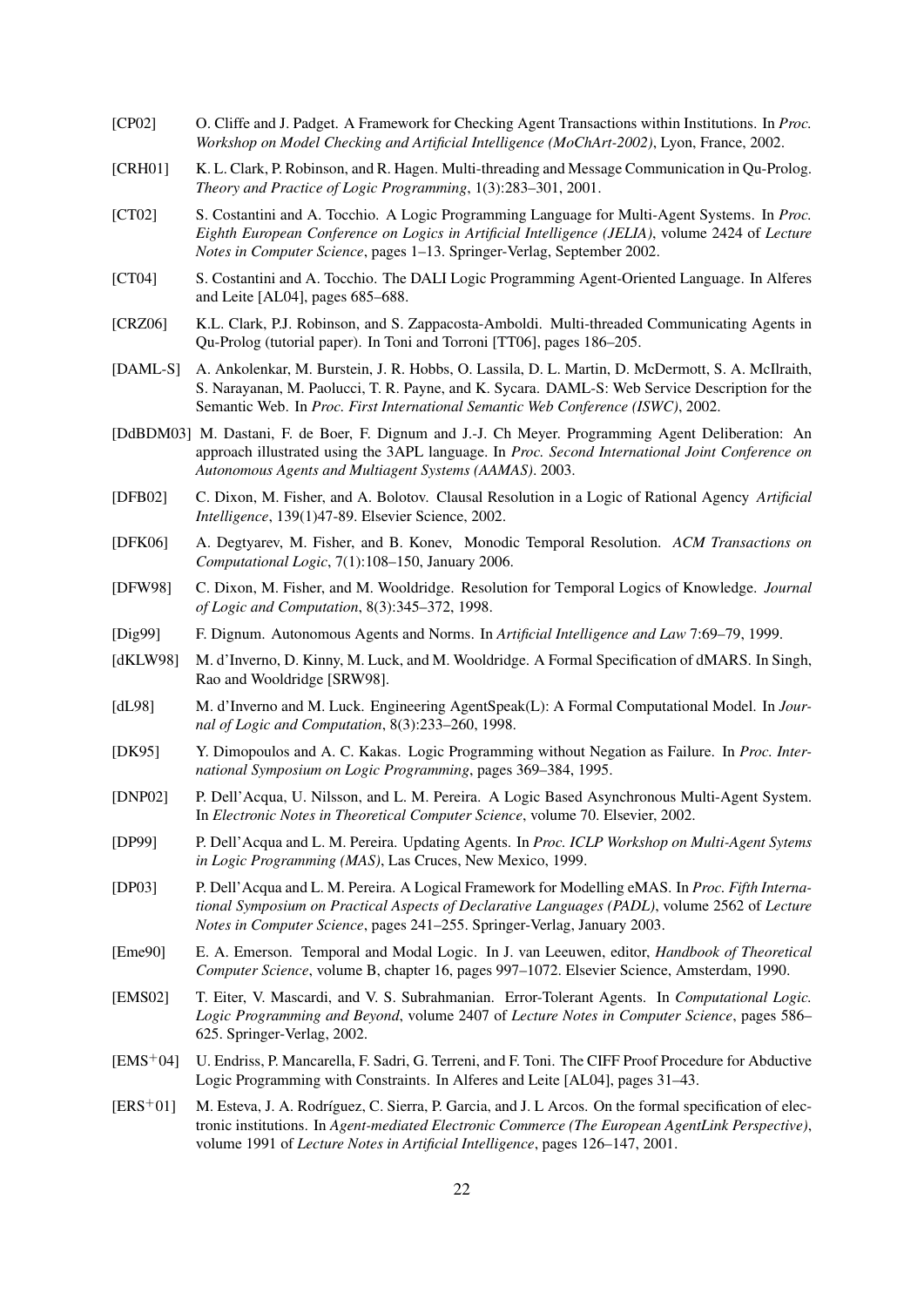- [ES89] E. A. Emerson and J. Srinivasan. Branching Time Temporal Logic. In *Linear Time, Branching Time, and Partial Order in Logics and Models for Concurrency*, pages 123–172. Springer-Verlag, Berlin, 1989.
- [ES98] T. Eiter and V. S. Subrahmanian. Deontic Action Programs. In *Workshop on Foundations of Models and Languages for Data and Objects*, pages 37–54, 1998.
- [ES99] T. Eiter and V. S. Subrahmanian. Heterogeneous Active Agents, II: Algorithms and Complexity. *Artificial Intelligence*, 108(1–2):257–307, 1999.
- [ESP99] T. Eiter, V.S. Subrahmanian, and G. Pick. Heterogeneous Active Agents, I: Semantics. *Artificial Intelligence*, 108(1-2):179–255, March 1999.
- [ESR00] T. Eiter, V. S. Subrahmanian, and T. J. Rodgers. Heterogeneous Active Agents, III: Polynomially Implementable Agents. *Artificial Intelligence*, 117(1):107–167, 2000.
- [FDP01] M. Fisher, C. Dixon, and M. Peim. Clausal Temporal Resolution. *ACM Transactions on Computational Logic*, 2(1):12–56, January 2001.
- [FG99] M. Fisher and C. Ghidini. Programming Resource-Bounded Deliberative Agents. In *Proc. International Joint Conference on Artificial Intelligence (IJCAI)*, pages 200–205, 1999.
- [FG02] M. Fisher and C. Ghidini. The ABC of Rational Agent Modelling. In *Proc. First International Joint Conference on Autonomous Agents and Multi-Agent Systems (AAMAS)*, pages 849–856. ACM Press, 2002.
- [FGH03] M. Fisher, C. Ghidini, and B. Hirsch. Organising Logic-Based Agents. In *Proc. Second NASA/IEEE Goddard Workshop on Formal Approaches to Agent Based Systems (FAABS)*, volume 2699 of *Lecture Notes in Computer Science*, pages 15–27, Berlin, 2003. Springer-Verlag.
- [FGH04] M. Fisher, C. Ghidini, and B. Hirsch. Programming Groups of Rational Agents. In *Computational Logic in Multi-Agent Systems (CLIMA-IV)*. Volume 3259 of *Lecture Notes in Computer Science*, Springer-Verlag, November 2004.
- [FGV05] M. Fisher, D. Gabbay and L. Vila, editors. *Handbook of Temporal Reasoning in Artificial Intelligence*. Elsevier Science, 2005.
- [FHM<sup>+</sup>95] R. Fagin, J. Y. Halpern, Y. Moses, and M. Vardi. *Reasoning about Knowledge*. The MIT Press, Cambridge, MA, 1995.
- [Fis94] M. Fisher. A Survey of Concurrent METATEM The Language and its Applications. In *Proc. First International Conference on Temporal Logics*, volume 827 of *Lecture Notes in Artificial Intelligence*, pages 480–505. Springer-Verlag, Berlin, 1994.
- [Fis95] M. Fisher. Representing and Executing Agent-Based Systems. In Wooldridge and Jennings [WJ95b].
- [Fis96] M. Fisher. A Temporal Semantics for Concurrent METATEM. *Journal of Symbolic Computation* 22(5/6), November/December 1996.
- [Fis97a] M. Fisher. Implementing BDI-like Systems by Direct Execution. In *Proc. International Joint Conference on Artificial Intelligence (IJCAI)*, Morgan-Kaufmann, 1997.
- [Fis97b] M. Fisher. A Normal Form for Temporal Logic and its Application in Theorem-Proving and Execution. *Journal of Logic and Computation*, 7(4):429–456, August 1997.
- [Fis05a] M. Fisher. Temporal Development Methods for Agent-Based Systems. *Journal of Autonomous Agents and Multi-Agent Systems*, 10(1):41-66, January 2005.
- [Fis05b] M. Fisher. METATEM: The Story so Far. In *Proc. Third International Workshop on Programming Multiagent Systems (ProMAS)*, volume 3862 of *Lecture Notes in Artificial Intelligence*, pages 3-22, Springer Verlag, 2005.
- [FK97] T. H. Fung and R. A. Kowalski. The IFF proof procedure for Abductive Logic Programming. *Journal of Logic Programming*, 33(2):151–165, November 1997.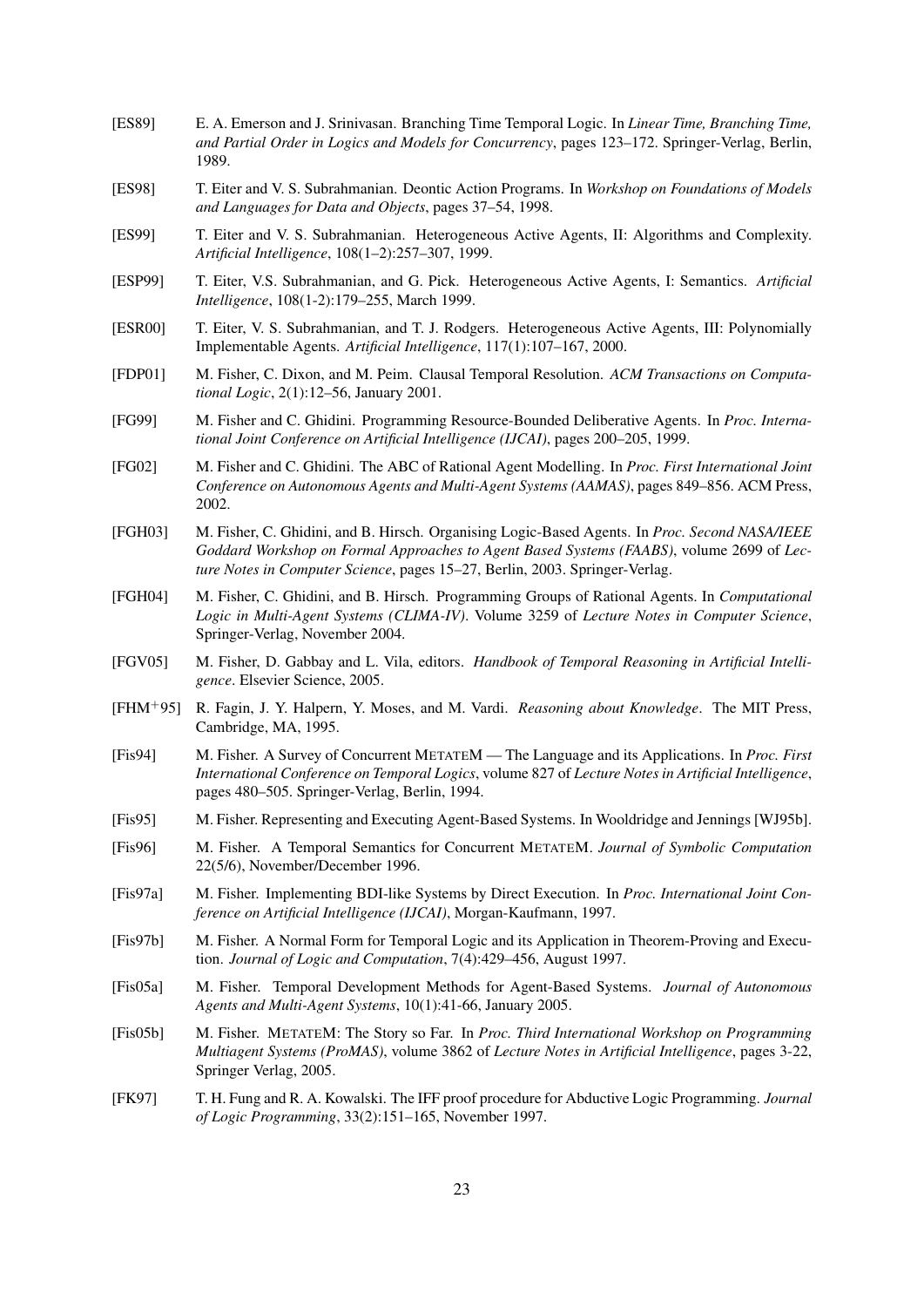- [FW97] M. Fisher, and M. Wooldridge. On the Formal Specification and Verification of Multi-Agent Systems. *International Journal of Cooperative Information Systems*, 6(1):37–65, January 1997.
- [FW05] M. Fisher, and M. Wooldridge. Temporal Reasoning in Agent-Based Systems In [FGV05], pages 469–496.
- [GvD06] V. Goranko and G. van Drimmelen. Complete Axiomatisation and Decidability of Alternating-Time Temporal Logic. *Theretical Computer Science*, 253(1-3):93–117, 2006.
- [GG01] C. Ghidini and F. Giunchiglia. Local Models Semantics, or Contextual Reasoning=Locality+Compatibility. *Artificial Intelligence*, 127(2):221–259, 2001.
- [GL87] M. P. Georgeff and A. L. Lansky. Reactive Reasoning and Planning. In *Proc. Sixth National Conference on Artificial Intelligence (AAAI)*, pages 677-682, 1987.
- [GL88] M. Gelfond and V. Lifschitz. The stable model semantics for logic programming. In *Proc. Joint International Conference and Symposium on Logic Programming*, pages 1070–1080. MIT Press, 1988.
- [GLL00] G. De Giacomo, Y. Lespérance, and H. J. Levesque. Congolog, a Concurrent Programming Language based on the Situation Calculus. *Artificial Intelligence* 121:109–169, 2000.
- [GvdM04] P. Gammie and R. van der Meyden. MCK: Model Checking the Logic of Knowledge. In *Proc. Sixteenth International Conference on Computer Aided Verification (CAV)*, *Lecture Notes in Computer Science*, pages 479–483. Springer-Verlag, 2004.
- [Gol92] R. Goldblatt. *Logics of Time and Computation*, volume 7 of *CLSI Lecture Notes*. CLSI, Stanford, CA, 2nd edition, 1992.
- [GS94] F. Giunchiglia and L. Serafini. Multilanguage Hierarchical Logics or: How we can do without modal logics. *Artificial Intelligence*, 65(1):29–70, 1994.
- [Har84] D. Harel. Dynamic Logic. In D. Gabbay and F. Guenther, editors, *Handbook of Philosophical Logic*, volume II, chapter 10, pages 497–604. D. Reidel Publishing Company, 1984.
- [Har00] D. Harel, D. Kozen, and J. Tiuryn. *Dynamic Logic*. The MIT Press, Cambridge, MA, 2000.
- [HdBdHM98] K.V. Hindriks, F.S. de Boer, W. van der Hoek and J.-J.Ch Meyer. Formal Semantics for an Abstract Agent Programming Language. In Singh, Rao and Wooldridge [SRW98], pages 215–229.
- [HdBHM01] K.V. Hindriks, F.S. de Boer, W. van der Hoek and J.-J.Ch Meyer. Agent Programming with Declarative Goals. In *Intelligent Agents VII*, volume 1986 of *Lecture Notes in Artificial Intelligence*, pages 228–243. Springer-Verlag 2001.
- [HDS<sup>+</sup>01] U. Hustadt, C. Dixon, R. A. Schmidt, M. Fisher, J-J. Meyer, and W. van der Hoek. Reasoning about Agents in the KARO framework. In *Proc. Eighth International Symposium on Temporal Representation and Reasoning (TIME)*, pages 206–213. IEEE Press, 2001.
- [HDS<sup>+</sup>06] U. Hustadt, C. Dixon, R. Schmidt, M. Fisher, J-J. Meyer and W. van der Hoek. Verification within the KARO Agent Theory. In *Agent Technology from a Formal Perspective*. Springer-Verlag, 2006.
- [HDSF00] U. Hustadt, C. Dixon, R. Schmidt, and M. Fisher. Normal Forms and Proofs in Combined Modal and Temporal Logics. In *Proc. Third International Workshop on Frontiers of Combining Systems (FroCoS)*, volume 1794 of *Lecture Notes in Artificial Intelligence*, pages 73–87. Springer, 2000.
- [HK03] U. Hustadt and B.Konev TRP++ 2.0: A Temporal Resolution Prover. In *Proc. International Conference on Automated Deduction (CADE)* pages 274-278. Volume 2741 of *Lecture Notes in Artificial Intelligence*, Springer, 2003.
- [HFGB05] B. Hirsch, M. Fisher, C. Ghidini, and P. Busetta. Organising Software in Active Environments. In *Proc. Workshop on Computational Logic in Multi-Agent Systems (CLIMA-V)*, volume 3487 of *Lecture Notes in Computer Science*. Springer-Verlag, 2005.
- [HKRV04] U. Hustadt, B. Konev, A. Riazanov, and A. Voronkov TeMP: A Temporal Monodic Prover. In *Proc. Second International Joint Conference on Automated Reasoning (IJCAR)*, pages 326-330. Volume 3097 of *Lecture Notes in Artificial Intelligence*. Springer, 2004.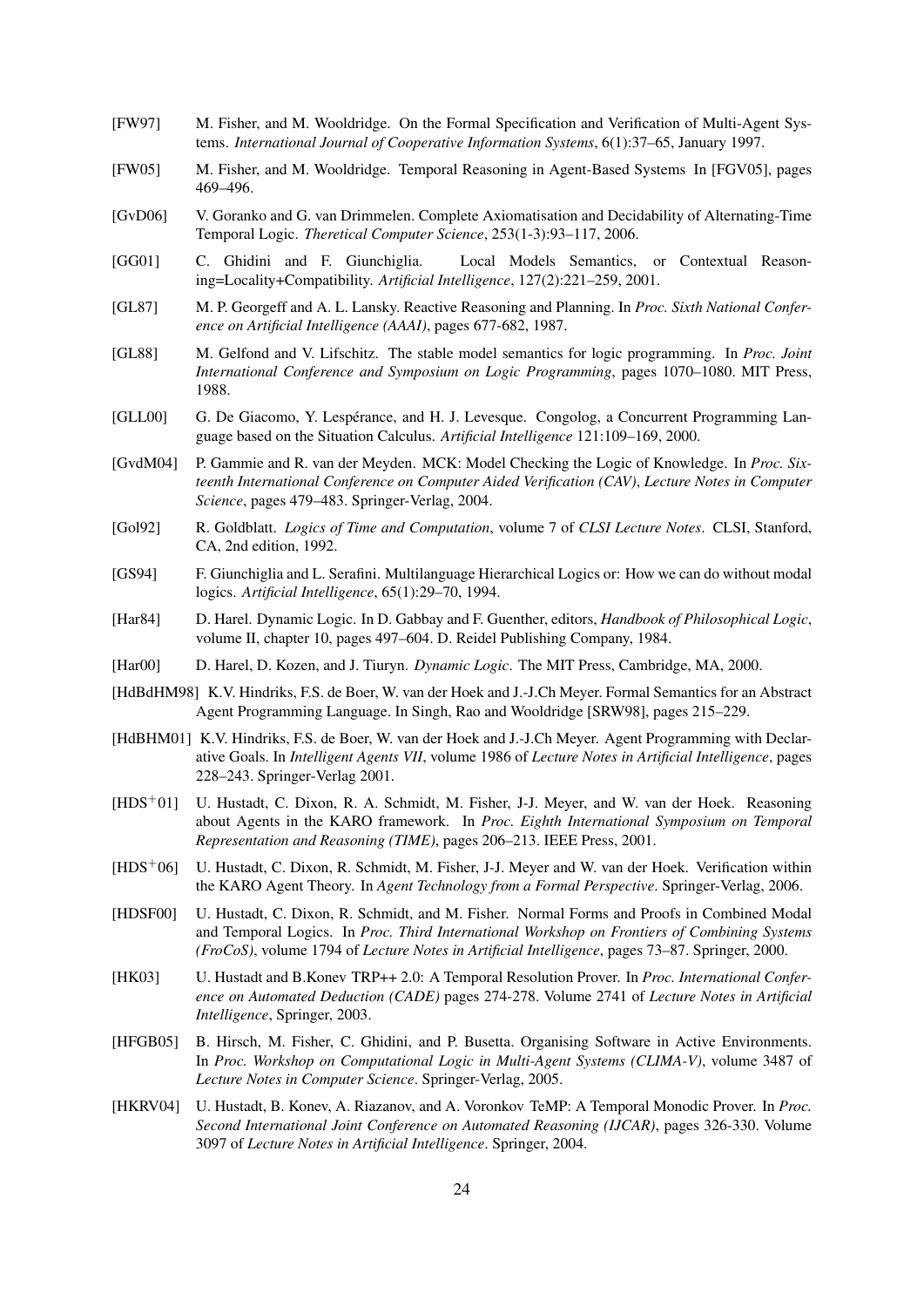- [vdHvLM93a] W. van der Hoek, B. van Linder, and J-J. Meyer. A Logic of Capabilities. Rapport IR-330, Vrije Universiteit, Amsterdam, July 1993.
- [vdHvLM93b] W. van der Hoek, B. van Linder, and John.-Jules Ch. Meyer. Unravelling Nondeterminism: On Having the Ability to Choose. Technical Report RUU-CS-93-3, Department of Computer Science, Utrecht University, 1993.
- [vdHvLM97] W. van der Hoek, B. van Linder, and J-J. Ch. Meyer. An Integrated Modal Approach to Rational Agents. Technical Report UU-CS-1997-06, Department of Computer Science, Utrecht University, 1997.
- [vdHMvS99] W. van der Hoek, J-J. Meyer, and J.W. van Schagen. Formalizing Potential of Agents. *Proc. Seventh CSLI Workshop on Logic, Language, and Computation*, 1999.
- [Hol03] G. J. Holzmann. *The Spin Model Checker: Primer and Reference Manual.* Addison-Wesley, 2003.
- [HP-S02] I. Horrocks, P. F. Patel-Schneider, and F. van Harmelen. Reviewing the Design of DAML+OIL: An Ontology Language for the Semantic Web. In *Proc. Eighteenth National Conference on Artificial Intelligence (AAAI)*, 2002.
- [HP-S03] I. Horrocks and P. F. Patel-Schneider. Reducing OWL Entailment to Description Logic Satisfiability. In *Proc. International Semantic Web Conference (ISWC)*, 2003.
- [HRL<sup>+97</sup>] H. Levesque, R. Reiter, Y. Lespérance, F. Lin and R. Scherl. GOLOG: A Logic Programming Language for Dynamic Domains. *Journal of Logic Programming* 31(1-3):59–84, 1997.
- [HW65] C. Hartshorne and P. Weiss, editors. *Collected Papers of Charles Sanders Peirce, 1931–1958*, volume 2. Harvards University Press, 1965.
- [vdHW03] W. van der Hoek and M. Wooldridge. Cooperation, Knowledge, and Time: Alternating-Time Temporal Epistemic Logic and its Applications. *Studia Logica*, 75(1):125–157, 2003.
- [JTW01] C. M. Jonker, J. Treur, and W. C. A. Wijngaards. Dynamics Within an Organisation: Temporal Specification, Simulation and Evaluation. In:*Proc. Third International Conference on Cognitive Science (ICCS)*, pp. 546-550. USTC Press, Beijing, 2001.
- [KKT93] A. C. Kakas, R. A. Kowalski, and F. Toni. Abductive Logic Programming. *Journal of Logic and Computation*, 2(6):719–770, 1993.
- [KS86] R. A. Kowalski and M. J. Sergot. A Logic-Based Calculus of Events. *New Generation Computing*, 4(1):67–95, 1986.
- [vL96] B. van Linder. *Modal Logics for Rational Agents*. PhD thesis, Universiteit Utrecht, 1996.
- [vLvdHM98] B. van Linder, W. van der Hoek, and J-J. Ch. Meyer. Formalising Abilities and Opportunities of Agents. *Fundamentae Informaticae*, 34(1,2):53–101, 1998.
- [vLMvdH97] B. van Linder, J-J. Ch. Meyer, and W. van der Hoek. Formalizing Motivaltional Attitudes of Agents using the KARO Framework. Technical Report UU-CS-1997-03, Utrecht University, Department of Computer Science, 1997.
- [KDDFH05] B. Konev, A. Degtyarev, C. Dixon, M. Fisher, and U. Hustadt, Mechanizing First-Order Temporal Resolution. *Information and Computation* 199(1–2):55–86. Elsevier Science, 2005.
- [KM02] A. C. Kakas and P. Mora¨ıtis. Argumentative Agent Deliberation, Roles and Context. In *Proc. Third International Workshop on Computational Logics in Multi-Agent Systems (CLIMA)*. Electronic Notes on Theoretical Computer Science, volume 70. Elsevier Science Publishers, 2002.
- [KM03] A. C. Kakas and P. Moraitis. Argumentation Based Decision Making for Autonomous Agents. In *Proc. Second International Joint Conference on Autonomous Agents and Multiagent Systems (AA-MAS)*, pages 883–890. ACM Press, 2003.
- [KMS<sup>+</sup>04] A. C. Kakas, P. Mancarella, F. Sadri, K. Stathis, and F. Toni. The KGP Model of Agency. In *Proc. Sixteenth European Conference on Artificial Intelligence (ECAI)*. IOS Press, August 2004.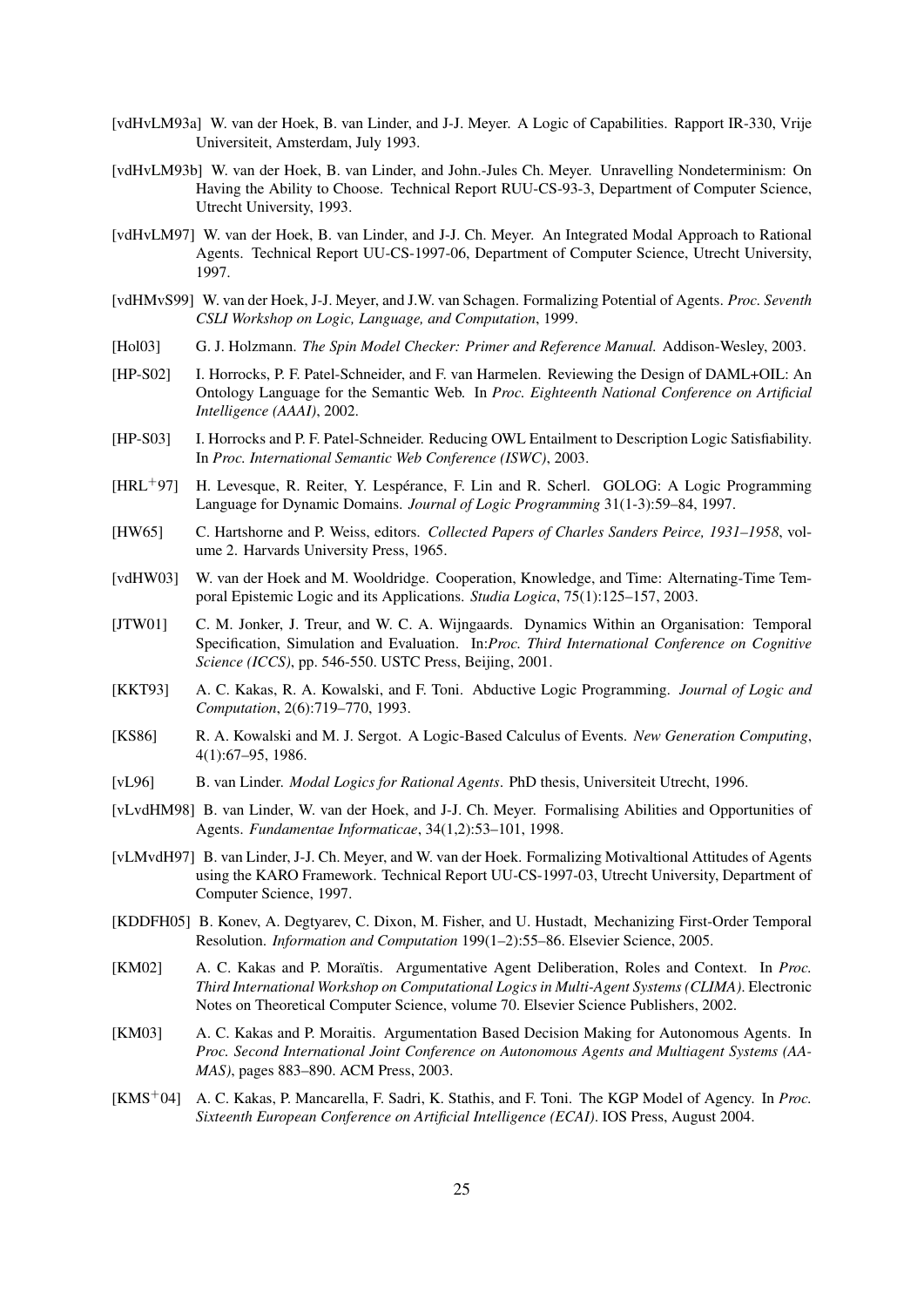- [Koz83] D. Kozen Results on the Propositional µ-calculus. In *Theoretical Computer Science*, 27:333—354, 1983
- [Kri63] S. Kripke. Semantical Considerations on Modal Logic. *Acta Philosophica Fennica*, 16:83–94, 1963.
- [KS99] R. A. Kowalski and F. Sadri. From Logic Programming towards Multi-Agent Systems. *Annals of Mathematics and Artificial Intelligence*, 25(3/4):391–419, 1999.
- [KTD04] A. C. Kakas, P. Torroni, and N. Demetriou. Agent Planning, Negotiation, and Control of Operation. In *Proc. Sixteenth European Conference on Artificial Intelligence (ECAI)*. IOS Press, August 2004, pages 28–32.
- [Lak99] G. Lakemeyer. On Sensing and Off-line Interpreting in GOLOG. In H. Levesque and F. Pirri, editors, *Logical Foundations for Cognitive Agents*, pages 173–189. Springer-Verlag Berlin, 1999.
- [LAP01] J. A. Leite, J. J. Alferes, and L. M. Pereira. Multi-dimensional dynamic knowledge representation. In *Proc. Sixth International Conference on Logic Programming and Nonmonotonic Reasoning (LPNMR)*, volume 2173 of *Lecture Notes in Artificial Intelligence*, pages 365–378. Springer-Verlag, 2001.
- [LAP02a] J. A. Leite, J. J. Alferes, and L. M. Pereira.  $MINERVA$ : A Dynamic Logic Programming Agent Architecture. In Meyer and Tambe [MT02], pages 141–157.
- [LAP+02b] J. A. Leite, J. J. Alferes, L. M. Pereira, H. Przymusinska, and T. C. Przymusinski. A Language for Multi-Dimensional Updates. In *Proc. Third International Workshop on Computational Logics in Multi-Agent Systems (CLIMA)*. *Electronic Notes on Theoretical Computer Science*, volume 70. Elsevier Science Publishers, 2002.
- [Lei03] J. A. Leite. *Evolving Knowledge Bases*. IOS Press, 2003.
- [LF94] Y. Labrou and T. Finin. A Semantics Approach for KQML—A General Purpose Communication Language for Software Agents. In *Proc. Third International Conference on Information and Knowledge Management (CIKM)*. ACM Press, 1994.
- [Lin95] F. Lin. Embracing Causality in Specifying the Indirect Effects of Actions. In *Proc. Fourteenth International Joint Conference on Artificial Intelligence (IJCAI)*, pages 1985–1991, San Francisco, 1995. Morgan Kaufmann.
- [Llo87] J. W. Lloyd. *Foundations of Logic Programming*. Springer-Verlag, 2nd extended edition, 1987.
- [LLP04] A. Lomuscio, T. Lasica, and W Penczek. Bounded Model Checking for Interpreted Systems: Preliminary Experimental Results. In *Proc. Second NASA Workshop on Formal Approaches to Agent-Based Systems (FAABS)*, volume 2699 of *Lecture Notes in Computer Science*. Springer-Verlag, 2004.
- [LPR98a] H. Levesque, F. Pirri, and R. Reiter. Foundations for the Situation Calculus. *Linkoping Electronic ¨ Articles in Computer and Information Science*, 3(18), 1998.
- [LPR98b] H. Levesque, F. Pirri, and R. Reiter. Foundations for the Situation Calculus. Electronic Transactions on Artificial Intelligence 2:159–178, 1998.
- [LS01] A. Lomuscio and M. Sergot. Extending Interpreted Systems with some Deontic Concepts. In *Theoretical Aspects of Rationality and Knowledge (TARK)*. Morgan Kauffman, 2001.
- [LS02] A. Lomuscio and M. Sergot. On Multi-Agent Systems Specification via Deontic Logic.
- [LS03] A. Lomuscio and M. Sergot. Deontic Interpreted Systems. *Studia Logica*, 75. 2003.
- [McC95] F. G. M<sup>c</sup>Cabe and K. L. Clark. April Agent Process Interaction Language. In Wooldridge and Jennings [WJ95b], pages 324–340.
- [McC04] F. G. M<sup>c</sup>Cabe and K. L. Clark. Go! A Multi-Paradigm Programming Language for Implementing Multi-Threaded Agents. *Annals of Mathematics in Artificial Intelligence*, 41(2-4):171-206, 2004.
- [McC86] J. McCarthy. Applications of circumscription to formalizing common-sense knowledge. *Artificial Intelligence*, 28:86–116, 1986.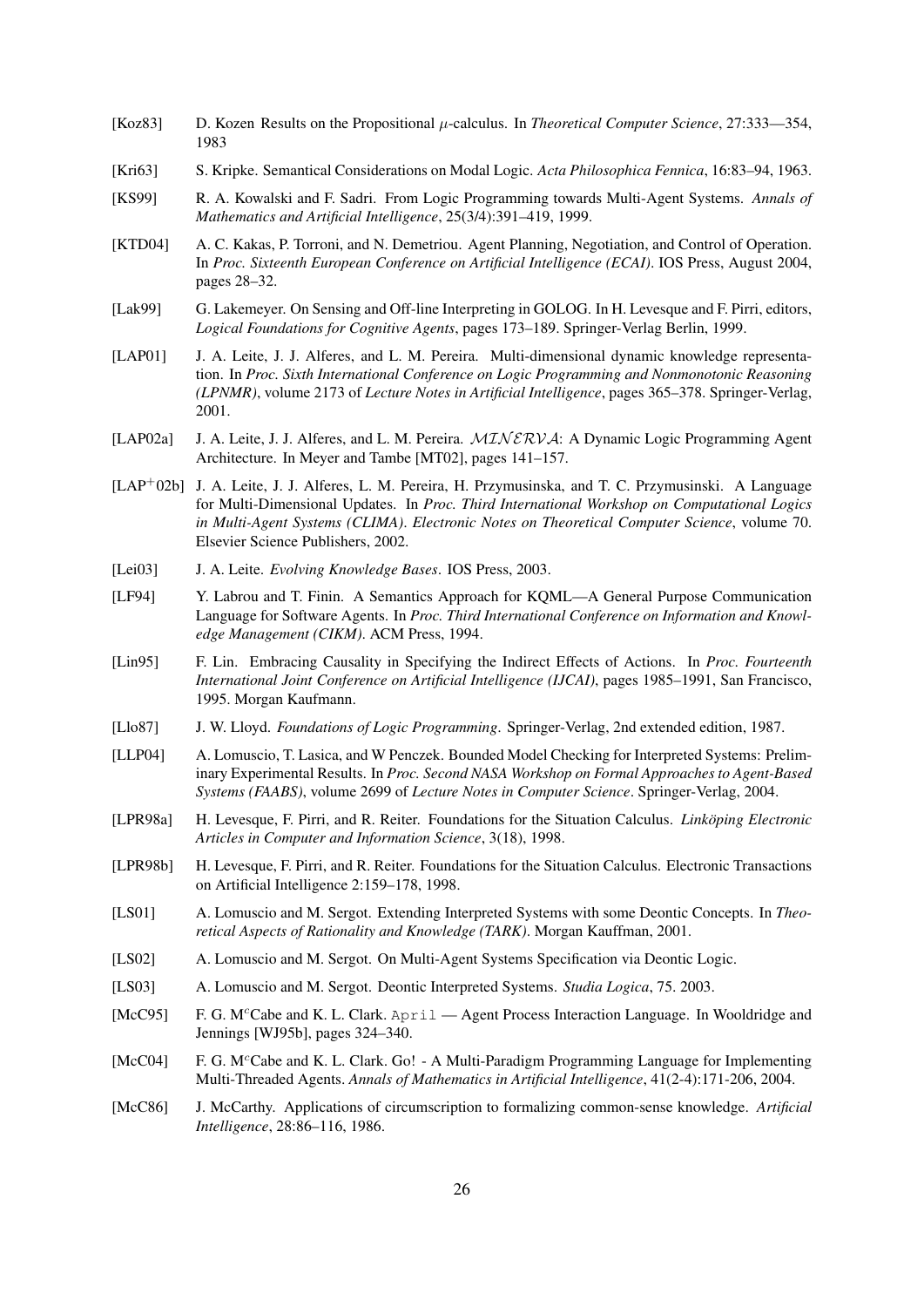- [McCH69] J. McCarthy and P. J. Hayes. Some Philosophical Problems from the Standpoint of Artificial Intelligence. In B. Meltzer and D. Michie, editors, *Machine Intelligence 4*, pages 463–502. Edinburgh University Press, 1969.
- [McGvH04] D. L. M<sup>c</sup>Guinness and K. van Harmelen, editors. OWL Web Ontology Language Overview. W3C Recommendation, 2004. Latest version available at http://www.w3.org/TR/ owl-features/
- [MPW92] R. Milner, J. Parrow, and D. Walker. A calculus for mobile processes (parts I and II). *Information and Computation*, 100(1):1–40 and 41–77, September 1992.
- [MS01] S. McIlraith and T. Son. Adapting Golog for Programming in the Semantic Web. In *Proc. Fifth International Symposium on Logical Formalizations of Commonsense Reasoning*, pp 195–202. 2001.
- [MS02] S. McIlraith and T. Son. Adapting Golog for Composition of Semantic Web Services. In *Proc. International Conference on Principles of Knowledge Representation and Reasoning (KR&R)*, 2002.
- [vdM98] R. van der Meyden. Common Knowledge and Update in Finite Environments. *Information and Computation*, 140(2):115–157, Feb 1998.
- [MdBvE+01] J-J. Ch. Meyer, F. de Boer, R. van Eijk, K. Hindriks, and W. van der Hoek. On Programming KARO Agents. *Logic Journal of the IGPL*, 9(22):261–272, 2001.
- [MD00] B. Mahony and J.S. Dong. Timed Communicating Object Z. *IEEE Transactions on Software Engineering* 26(2):150-177, Feb 2000.
- [MvdHvL99] J-J. Meyer, W. van der Hoek, and B. van Linder. A Logical Approach to the Dynamics of Commitments. *Artificial Intelligence*, 113:1–40, 1999.
- [Moo84] R. C. Moore. A Formal Theory of Knowledge and Action. Technical Note 320, SRI International, February 1984.
- [Moo85] R. C. Moore. Semantical Considerations on Nonmonotonic Logic. *Artificial Intelligence*, 25:75–94, 1985.
- [Mor99] L. Morgenstern. Nonmonotonic logics. *MIT Encyclopedia of Cognitive Science*, 1999.
- [MT02] J.-J. Ch. Meyer and M. Tambe, editors, *Intelligent Agents VIII*, volume 2333 of *Lecture Notes in Artificial Intelligence*. Springer-Verlag, 2002.
- [vdMW03] R. van der Meyden and K. Wong. Complete Axiomatizations for Reasoning about Knowledge and Branching Time. *Studia Logica*, 75(1):93–123, Oct 2003.
- [MZW03] S. Merz, J. Zappe and M. Wirsing. A Spatio-Temporal Logic for the Specification and Refinement of Mobile Systems. In *Fundamental Approaches to Software Engineering (FASE)*, pp87–101, volume 2621 of *Lecture Notes in Computer Science*. Springer-Verlag, 2003.
- [vOvdHW04] S. van Otterloo, W. van der Hoek, and M. Wooldridge. Knowledge as strategic ability. In *Proc. First Workshop on Logic and Communication in Multi-Agent Systems (LCMAS)*. *Electronic Notes in Theoretical Computer Science*, 85(2), 2004.
- [ORS92] S. Owre, J. M. Rushby, and N. Shankar. PVS: A Prototype Verification System. In *Proc. Eleventh International Conference on Automated Deduction (CADE)*, volume 607 of *Lecture Notes in Artificial Intelligence* pages 748–752. Springer Verlag, 1992.
- [OWL] S. Bechhofer, F. van Harmelen, J. Hendler, I. Horrocks, D. L. McGuinness, P. F. Patel-Schneider, and L. A. Stein, editors. OWL Web Ontology Language Reference W3C Recommendation, 2004, http://www.w3.org/TR/owl-ref/
- [Par83] R. Parikh. Propositional Game Logic. In *Proc. Twenty-Fourth Annual Symposium on Foundations of Computer Science (FOCS)*, pages 195–200. IEEE, 1983.
- [Pau02] M. Pauly. A Modal Logic for Coalitional Power in Games. *Journal of Logic and Computation*, 12(1):149–166, 2002.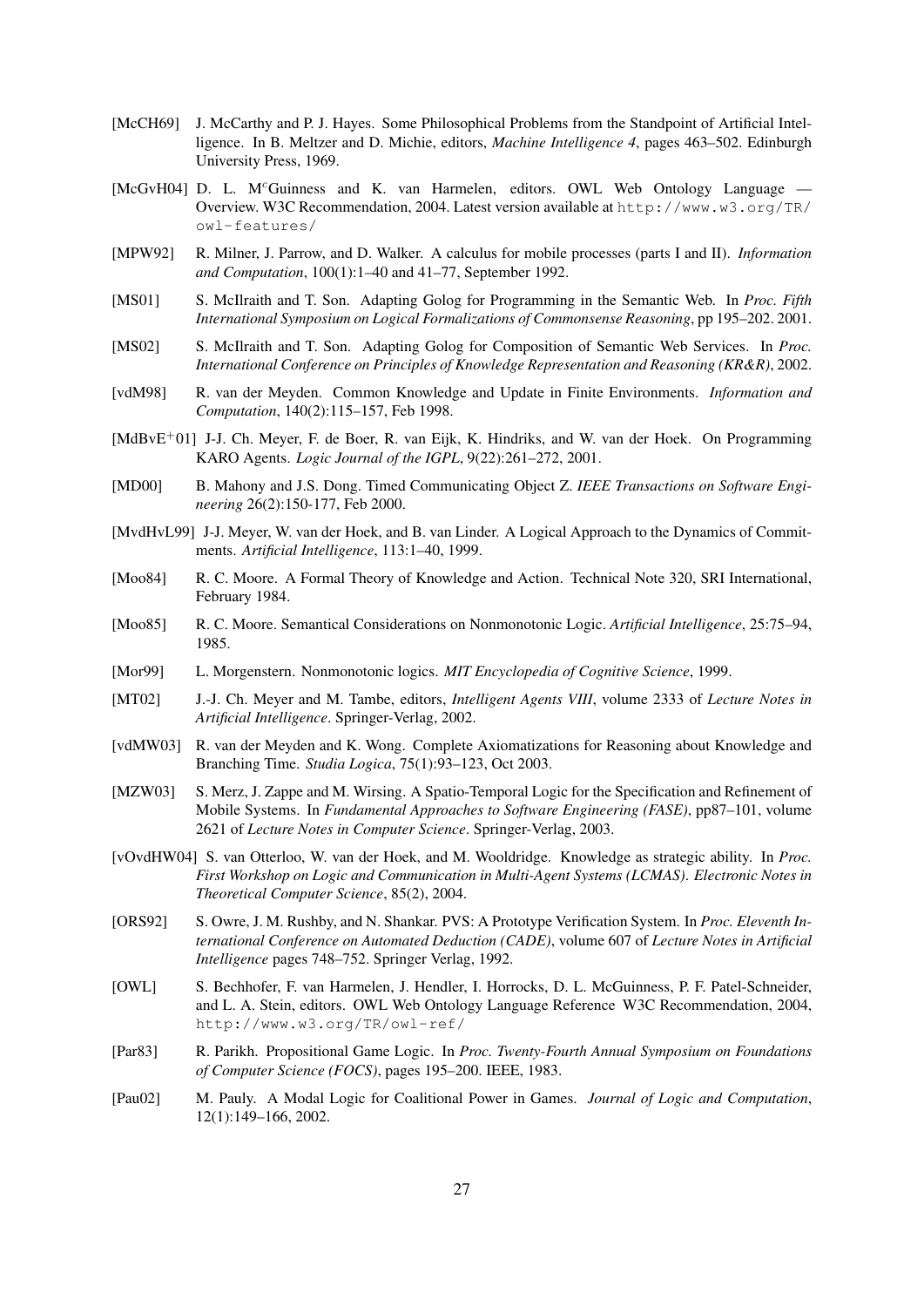- [PL03] W. Penczek and A. Lomuscio. Verifying Epistemic Properties of Multi-Agent Systems via Model Checking. *Fundamenta Informaticae*, 55(2):167–185, 2003.
- [PR93] J. Pinto and R. Reiter. Temporal Reasoning in Logic Programming: A Case for the Situation Calculus. In *Proc. International Conference on Logic Programming (ICLP)*, pages 203–221, 1993.
- [PR99] F. Pirri and R. Reiter. Some Contributions to the Metatheory of the Situation Calculus. *Journal of the ACM*, 46(3):325–361, 1999.
- [PR03] M. Pauly and R. Parikh. Game Logic An Overview. *Studia Logica*, 75(2):165–182, 2003.
- [PRS01] Artificial Intelligence Center, SRI Internetional, Menlo Park, CA. *Procedural Reasoning System Users's Guide*, March 13 2001. Version 2.0. http://www.sri.com.
- [Rao96] A. S. Rao. AgentSpeak(L): BDI Agents Speak Out in a Logical Computable Language. In *Agents Breaking Away, proc. Seventh European Workshop on Modelling Autonomous Agents in a Multi-Agent World, (MAAMAW),*, volume 1038 of *Lecture Notes in Computer Science*, pages 42–55. Springer-Verlag, 1996.
- [Rei80] R. Reiter. A logic for default reasoning. *Artificial Intelligence*, 13:81–132, 1980.
- [RG91] A. S. Rao and M. P. Georgeff. Modeling Rational Agents within a BDI-Architecture. In J. Allen, R. Fikes, and E. Sandewall, editors, *Proc. Second International Conference on Principles of Knowledge Representation and Reasoning: (KR)*, pages 473–484. Kaufmann, San Mateo, CA, 1991.
- [RG98] A. S. Rao and M. P. Georgeff. Decision Procedures for BDI logics. *Journal of Logic and Computation*, 8(3):293–343, 1998.
- [RG95] A. S. Rao and M. P. Georgeff. BDI Agents: From Theory to Practice. In *Proc. First International Conference on Multi-Agent Systems (ICMAS)*, San Francisco, USA, June 1995. pp312–319.
- [RvHM03] B.M. van Riemsdijk and W. van der Hoek and J.-J.Ch Meyer. Agent Programming in Dribble: from Beliefs to Goals with Plans. In *Proc. Second International Joint Conference on Autonomous Agents and Multiagent Systems (AAMAS)*, pp 393–400. 2003.
- [RKJ04] A. Regayeg, A. Hadj Kacem, and M. Jmaiel. Specification and Verification of Multi-Agent Applications using Temporal Z. In *Proc. IEEE/WIC/ACM International Conference on Intelligent Agent Technology (IAT)*, pp. 260-266. Beijing, China, September, 2004.
- [RL04] F. Raimondi, A. Lomuscio. Verification of Multiagent Systems via Ordered Binary Decision Diagrams: An Algorithm and Its Implementation. In *Proc. Third International Joint Conference on Autonomous Agents and Multi-Agent Systems (AAMAS)* pp630-637, 2004.
- [RS02] M. Ryan and P-Y. Schobbens. Agents and Roles: Refinement in Alternating-Time Temporal Logic. In Meyer and Tambe [MT02], pages 100–114.
- [Sad06] F. Sadri. Using the KGP Model of Agency to Design Applications (tutorial paper). In Toni and Torroni [TT06], pages 165–185.
- [Sat02] K. Satoh. Speculative Computation and Abduction for an Autonomous Agent. In *Proc. Ninth International Workshop on Non-Monotonic Reasoning (NMR)*, pages 191–199, 2002.
- [Sch00] K. Schild. On the Relationship Between BDI Logics and Standard Logics of Concurrency. In *Journal of Autonomous Agents and Multi-Agent Systems* 3(3):259–283, Kluwer Academic Publishers, 2000.
- [Sho<sup>93]</sup> Y. Shoham. Agent-Oriented Programming. *Artificial Intelligence*, 60(1):51–92, 1993.
- [SIIS00] K. Satoh, K. Inoue, K. Iwanuma, and C. Sakama. Speculative Computation by Abduction under Incomplete Communication Environments. In *Proc. Fourth International Conference on Multi-Agent Systems (ICMAS)*, pages 263–270. IEEE Press, 2000.
- [Sin96] M. P. Singh. Semantical Considerations on Some Primitives for Agent Specification. In *Agent Theories, Architectures, and Languages II*, volume 1037 of *Lecture Notes in Computer Science*, pp 49–64. Springer-Verlag, 1996.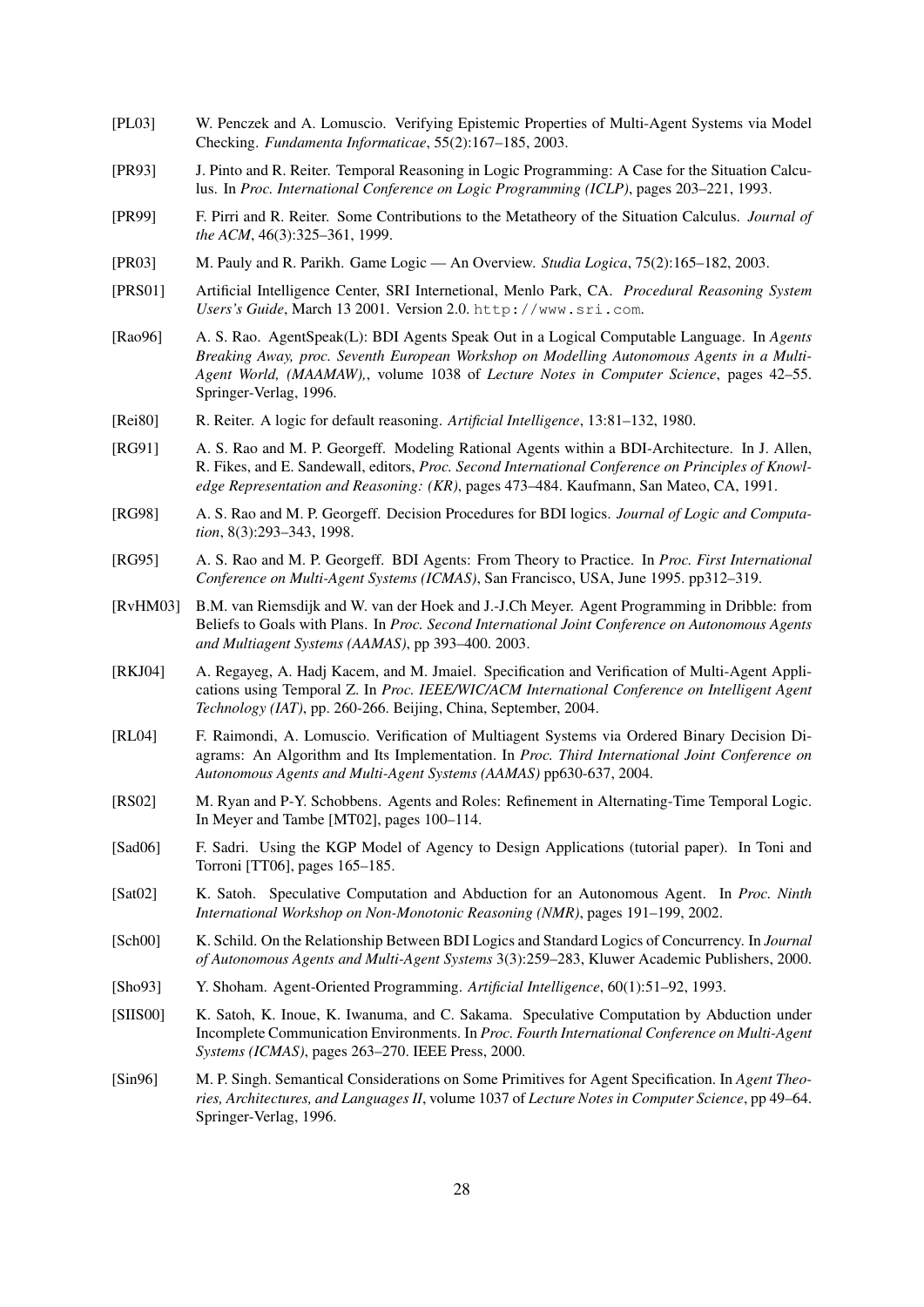- [Sin98] M. P. Singh. Agent communication languages: Rethinking the principles. *IEEE Computer*, 31(12):40–47, December 1998.
- [SLL02] S. Shapiro, Y. Lesperance, and H.J. Levesque. The Cognitive Agents Specification Language and ´ Verification Environment for Multiagent Systems. In *Proc. First International Joint Conference on Autonomous Agents and Multiagent Systems (AAMAS)*. ACM Press, 2002.
- [Smi00] G. Smith. *The Object-Z Specification Language.* Advances in Formal Methods. Kluwer Academic Publishers, 2000.
- [SOC] Societies Of ComputeeS (SOCS): A Computational Logic Model for the Description, Analysis and Verification of Global and Open Societies of Heterogeneous Computees. IST-2001-32530. http: //lia.deis.unibo.it/Research/SOCS/.
- [Spi92] J. M. Spivey. *The Z Notation*. Prentice Hall, Hemel Hempstead, 2nd edition, 1992.
- [SRG99] M. P. Singh, A. S. Rao, and M. P. Georgeff. Formal Methods in DAI: Logic-Based Representation and Reasoning. In G. Weiß, editor, *Multiagent Systems—A Modern Approach to Distributed Artificial Intelligence*, chapter 8, pages 331–376. MIT Press, Cambridge, MA, 1999.
- [SRW98] M. P. Singh, A. S. Rao and M. Wooldridge, editors. *Intelligent Agents IV*, volume 1365 of *Lecture Notes in Artificial Intelligence*. Springer Verlag, 1998.
- [ST06] F. Sadri and F. Toni. A Formal Analysis of KGP Agents. In M. Fisher, W. van der Hoek, B. Konev, and A. Lisitsa, editors, *Proc. Tenth European Conference on Logics in Artificial Intelligence (JELIA)*, volume 4160 of *Lecture Notes in Computer Science*, pages 413–425. Springer-Verlag, 2006.
- [STT01] F. Sadri, F. Toni, and P. Torroni. Logic Agents, Dialogues and Negotiation: An Abductive Approach. In *Proc. AISB'01 Convention*, York, UK, March 2001.
- [STT02a] F. Sadri, F. Toni, and P. Torroni. An Abductive Logic Programming Architecture for Negotiating Agents. In *Proc. Eighth European Conference on Logics in Artificial Intelligence (JELIA)*, volume 2424 of *Lecture Notes in Computer Science*, pages 419–431. Springer-Verlag, September 2002.
- [STT02b] F. Sadri, F. Toni, and P. Torroni. Dialogues for Negotiation: Agent Varieties and Dialogue Sequences. In Meyer and Tambe [MT02], pages 405–421.
- [STT03] F. Sadri, F. Toni, and P. Torroni. Minimally Intrusive Negotiating Agents for Resource Sharing. In *Proc. Eighteenth International Joint Conference on Artificial Intelligence (IJCAI)*. Morgan Kaufmann Publishers, August 2003.
- [SY02] K. Satoh and K. Yamamoto. Speculative Computation with Multi-Agent Belief Revision. In *Proc. First International Joint Conference on Autonomous Agents and Multiagent Systems (AAMAS)*, pages 897–904. ACM Press, 2002.
- [Tho95] S. R. Thomas. The PLACA agent programming language. In Wooldridge and Jennings [WJ95b], pages 307–319.
- [Tho00] R. Thomason. Desires and Defaults: A Framework for Planning with Inferred Goals. In *Proc. International Conference on Knowledge Representation and Reasoning (KR&R)*, pages 702–713. Morgan Kaufmann, 2000.
- [Ton06] F. Toni. Multi-agent systems in computational logic: Challenges and outcomes of the SOCS project. In Toni and Torroni [TT06], pages 420–426.
- [TT06] F. Toni and P. Torroni, editors. *Computational Logic in Multi-Agent Systems VI*, volume 3900 of *Lecture Notes in Artificial Intelligence*. Springer-Verlag, 2006.
- [VHB<sup>+</sup>00] W. Visser, K. Havelund, G. Brat, and S. Park. Model Checking Programs. In *Proc. Fifteenth International Conference on Automated Software Engineering (ASE)*, pages 3–12. IEEE Computer Society, 2000.
- [Wal04] C. Walton. Model checking multi-agent web services. In *Proc. 2004 Spring Symposium on Semantic Web Services*, Stanford, California, USA, March 2004.